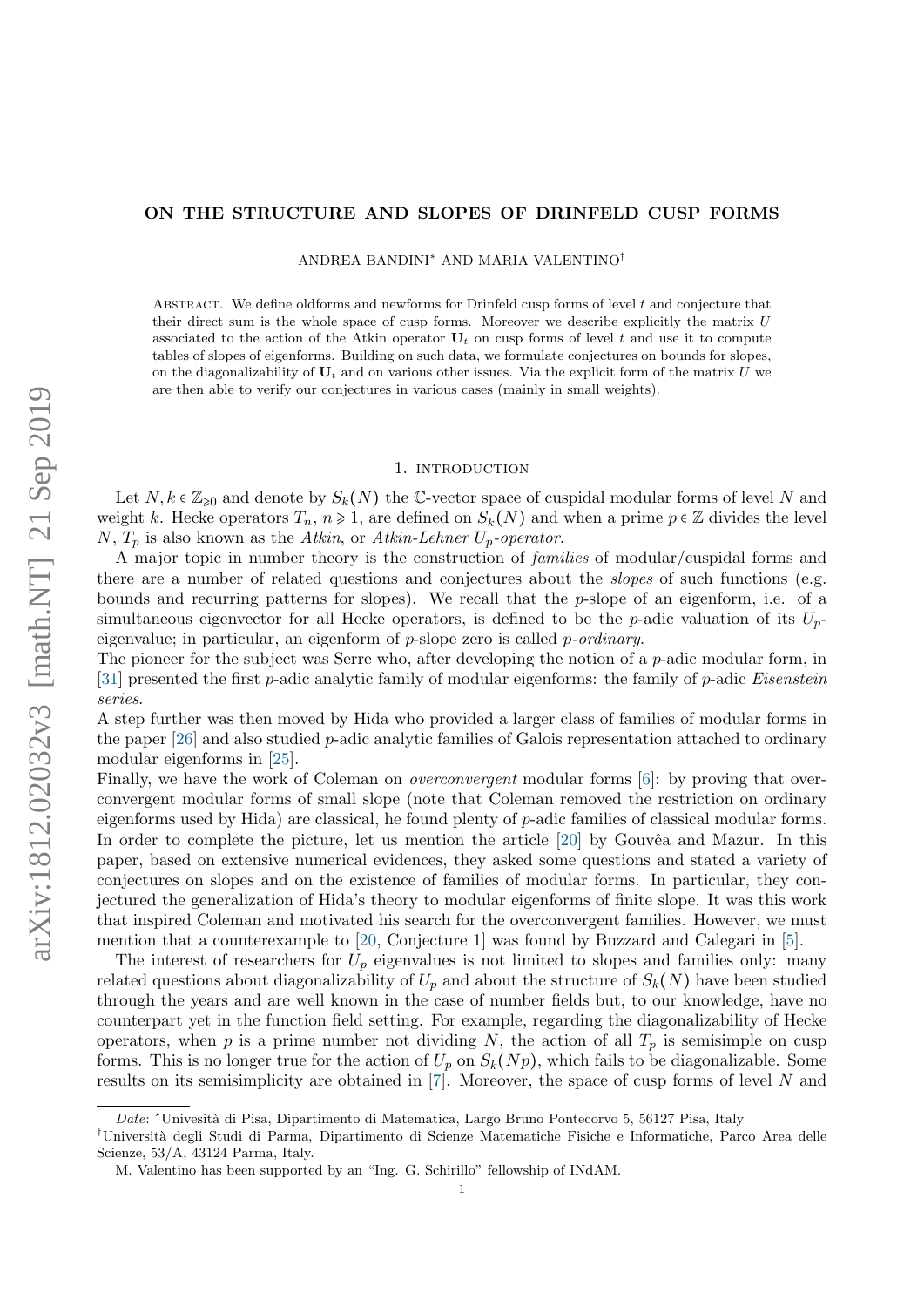weight k is direct sum of *newforms* and *oldforms*, which are mutually orthogonal with respect the Petersson inner product. It has been proved (see [\[20\]](#page-20-4)) that, for a fixed prime  $p$ , eigenvalues of old eigenforms have p-slope less than or equal to  $k - 1$ ; while new eigenforms all have slopes equal to  $1-\frac{k}{2}$  $\frac{k}{2}$ . Both results rely on Petersson inner product, a tool which is no longer avaliable for function fields of characteristic p.

The present paper deals with the function field counterpart of (some of) the results mentioned above. The theory of modular forms for function fields began with Drinfeld, indeed they were named Drinfeld modular forms after him, but basic notions and definitions were actually introduced only in the eighties by Goss and Gekeler (see, e.g. [\[11\]](#page-20-7), [\[12\]](#page-20-8), [\[17\]](#page-20-9) and [\[18\]](#page-20-10)).

For the sake of completeness we point out that Drinfeld modular forms are only half of the story. In the realm of function fields there is another translation of classical modular forms: the so called automorphic forms. They are functions on adelic groups with values in fields of characteristic zero, but for the purpose of this paper we are only going to consider Drinfeld modular forms which have values in a field of positive characteristic p.

Let  $K = \mathbb{F}_q(t)$ , where q is a power of a fixed prime  $p \in \mathbb{Z}$ , and denote by  $A = \mathbb{F}_q[t]$  its ring of integers (with respect to the prime at infinity  $\frac{1}{t}$ ). Let  $K_{\infty}$  be the completion of K at  $\infty = \frac{1}{t}$  $\frac{1}{t}$  with ring of integers  $A_{\infty}$  and denote by  $\mathbb{C}_{\infty}$  the completion of an algebraic closure of  $K_{\infty}$ .

The finite dimensional C∞-vector space of Drinfeld modular forms (more details on the objects mentioned in this introduction are in Section [2\)](#page-2-0) of weight  $k \geq 0$  and type  $m \in \mathbb{Z}$  for a congruence subgroup  $\Gamma < GL_2(A)$  is denoted by  $M_{k,m}(\Gamma)$ . The corresponding space of cusp forms is indicated by  $S^1_{k,m}(\Gamma)$ . If  $\Gamma$  is the full  $GL_2(A)$ , in analogy with the classical case, we will refer to the related space of Drinfeld forms as forms of level one.

In two recent papers [\[1\]](#page-20-11) and [\[2\]](#page-20-12), we studied an analogue of the classical Atkin  $U_p$ -operator for a prime (hence any prime) of degree 1, i.e. the operator  $U_t$ , acting on the spaces  $S^1_{k,m}(\Gamma_1(t))$  and  $S^1_{k,m}(\Gamma_0(t))$ . In particular, we found an explicit formula for the action of  $U_t$  on  $S^1_{k,m}(\Gamma_1(t))$ , and here we shall use the matrix arising from that formula to deal with various issues like the structure of cusp forms of level t, diagonalizability and slopes of  $U_t$ . We also started a computational search on eigenvalues and t-slopes of Atkin operators, looking for regularities and patterns in the distribution of t-slopes. The outcome of these computations are collected in tables that can be downloaded from https://sites.google.com/site/mariavalentino84/publications. Building on such tables and various other data, in the final section of [\[2\]](#page-20-12) we formulated some conjectures on slopes (e.g. an analogue of Gouvêa-Mazur conjecture, see  $[2,$  Conjecture 5.1]) and on related issues. The aim of the present work is to explain these conjectures and their relations with structural issues of cusp forms spaces and also to give proofs in some special cases.

Regarding families in our setting, we would like to mention that Eisenstein series in positive characteristic were used by C. Vincent, together with trace and norm maps, to build examples of p-adic modular forms ( $\mathfrak p$  a prime of A), i.e. families of Drinfeld modular forms whose coefficients converge p-adically, see [\[34,](#page-20-13) Definition 2.5 and Theorem 4.1]. The analogue of Serre's families has been constructed by D. Goss in [\[19\]](#page-20-14), using the A-expansion described by A. Petrov in [\[30\]](#page-20-15). Moreover, other progresses in the construction of more general families of Drinfeld modular forms have recently been achieved by S. Hattori in [\[24\]](#page-20-16), using the matrices we provide in Sections [3.1](#page-8-0) and [4](#page-9-0) and building on his previous results on the analogue of Gouvêa-Mazur Conjecture in [\[23\]](#page-20-17), and by M.-H. Nicole and G. Rosso in [\[29\]](#page-20-18), employing a more geometric approach.

The main issues treated here are the following.

- (1) Injectivity of the Hecke operator. We believe that the Hecke operator  $\mathbf{T}_t$  acting on the space of cusp forms  $S^1_{k,m}(GL_2(A))$  is injective for any weight k.
- (2) Diagonalizability of Hecke operators. Inseparable eigenvalues occur both in level 1 and in level t leading to non diagonalizable operators. Anyway we believe there is a more structural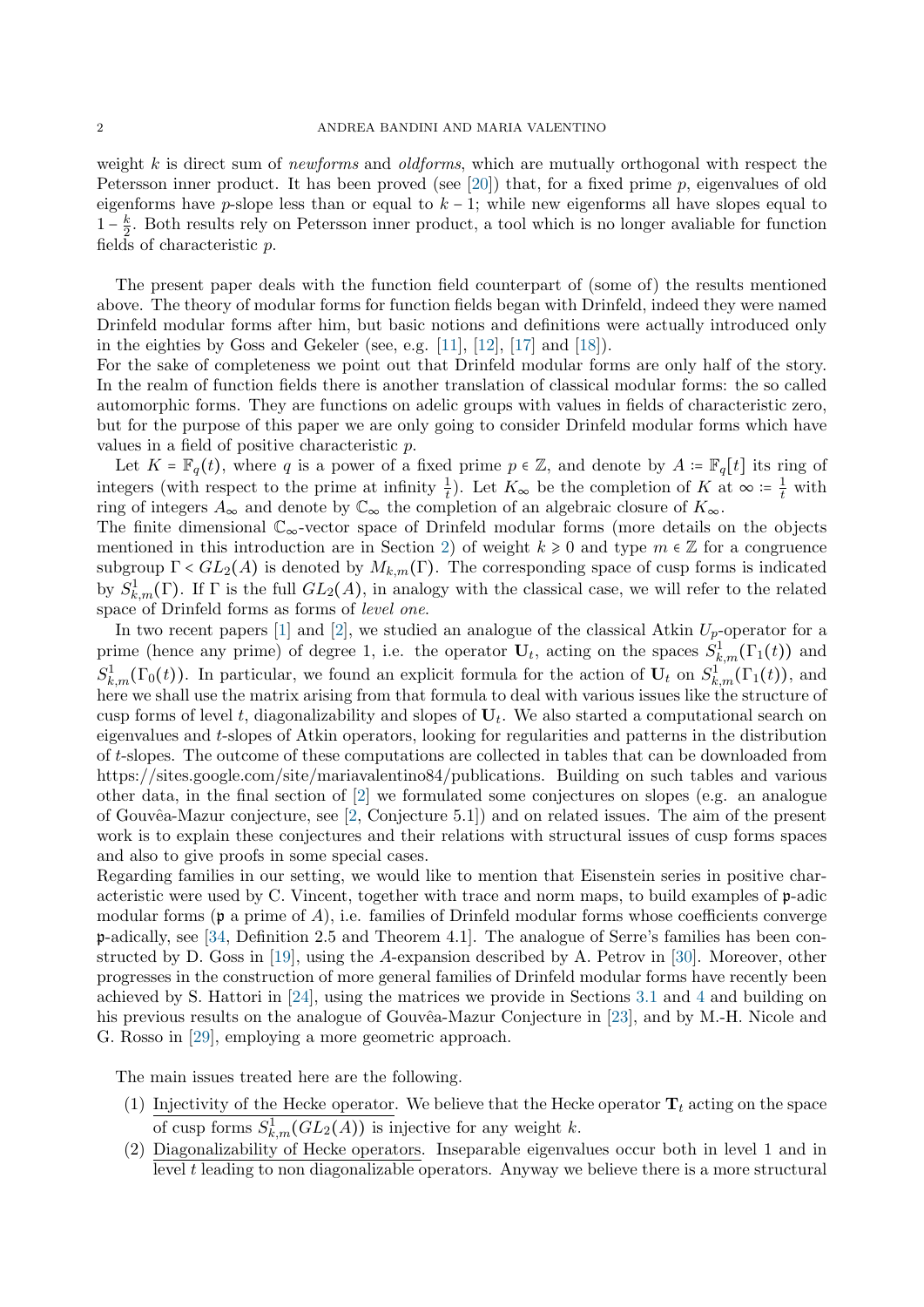motivation for this (i.e. the antidiagonal action of  $U_t$  on newforms, see Section [5.2\)](#page-13-0), which causes non diagonalizability in even characteristic only.

- (3) Newforms and Oldforms. In [\[2\]](#page-20-12), we defined two degeneracy maps  $\delta_1, \delta_t : S^1_{k,m}(GL_2(A)) \to$  $S^1_{k,m}(\Gamma_0(t))$  and two trace maps (the other way around) to describe the subspaces of  $S_{k,m}^1(\Gamma_0(t))$  composed by newforms and oldforms denoted, respectively, by  $S_{k,m}^{1,new}(\Gamma_0(t))$ and  $S_{k,m}^{1,old}(\Gamma_0(t))$ . We believe these definition will provide a decomposition of  $S_{k,m}^1(\Gamma_0(t))$  as the direct sum of oldforms and newforms. Section [5](#page-11-0) will provide evidence for the conjecture and a computational criterion for it.
- (4) Bounds on slopes. It is easy to find a lower bound for slopes (see Proposition [6.2\)](#page-18-0), we believe an upper bound is  $\frac{k}{2}$  (such bound will have consequences also on the previous issues, see Remark [5.3](#page-12-0) for details). The current upper bound of Theorem [6.4](#page-18-1) is unfortunately still quite far from it.

The paper is organized as follows. In Section [2,](#page-2-0) we fix notations and recall the main results from [\[2\]](#page-20-12) that we are going to use throughout the paper. Moreover, we formulate the conjectures we shall work on in the subsequent sections.

Conjectures 1.1 (Conjecture [2.6\)](#page-7-0).

- 1.  $Ker(\mathbf{T}_t) = 0$ ;
- **2.**  $U_t$  is diagonalizable when q is odd and, when q is even, it is diagonalizable if and only if the dimension of  $S^{1,new}_{k,m}(\Gamma_0(t))$  is 1;
- 3.  $S^1_{k,m}(\Gamma_0(t)) = S^{1,old}_{k,m}(\Gamma_0(t)) \oplus S^{1,new}_{k,m}(\Gamma_0(t)).$

In Section [3](#page-7-1) we describe a matrix M associated to the action of  $U_t$  on  $S^1_{k,m}(\Gamma_0(t))$ . In Section [4](#page-9-0) we translate all Conjectures [2.6](#page-7-0) in linear algebra problems thanks to the previous calculation on M. In Section [5](#page-11-0) we use tool from Section [4](#page-9-0) to prove several cases of the conjectures (in particular for all weights  $k \leq 5(q-1)$ ) and to present an equivalent formulation of conjecture 3 above (see Theorem [5.1\)](#page-11-1). Finally, in Section [6](#page-17-0) using a Newton Polygon argument we give upper and lower bounds on slopes and on the dimension of the space of fixed slope (i.e. on the number of independent eigenforms with a fixed slope), for which we find a result comparable with the one of K. Buzzard in [\[4\]](#page-20-19) for the characteristic 0 case.

Akwnoledgements: We would like to thank the anonymous referee for his/her prompt report and for informing us of the ongoing work of G. Böckle, P. Graef and R. Perkins on Maeda's conjecture.

### 2. SETTING AND NOTATIONS

<span id="page-2-0"></span>Let K be the global function field  $\mathbb{F}_q(t)$ , where q is a power of a fixed prime  $p \in \mathbb{Z}$ , fix the prime 1  $\frac{1}{t}$  at  $\infty$  and denote by  $A = \mathbb{F}_q[t]$  its ring of integers (i.e., the ring of functions regular outside  $\infty$ ). Let  $K_{\infty}$  be the completion of K at  $\frac{1}{t}$  with ring of integers  $A_{\infty}$  and denote by  $\mathbb{C}_{\infty}$  the completion of an algebraic closure of  $K_{\infty}$ .

The Drinfeld upper half-plane is the set  $\Omega = \mathbb{P}^1(\mathbb{C}_{\infty}) - \mathbb{P}^1(K_{\infty})$  together with a structure of rigid analytic space (see [\[10\]](#page-20-20)).

2.1. The Bruhat-Tits tree. The Drinfeld upper half plane has a combinatorial counterpart, the Bruhat-Tits tree  $\mathcal T$  of  $GL_2(K_\infty)$ , which we shall describe briefly here. For more details the reader is referred to [\[13\]](#page-20-21), [\[14\]](#page-20-22) and [\[32\]](#page-20-23) (a short summary of the relevant information is also provided in [\[2,](#page-20-12) Section 2.1]).

The tree T is a  $(q+1)$ -regular tree on which  $GL_2(K_{\infty})$  acts transitively. Let us denote by  $Z(K_{\infty})$ the scalar matrices of  $GL_2(K_\infty)$  and by  $\mathcal{I}(K_\infty)$  the *Iwahori subgroup*, i.e.,

$$
\mathcal{I}(K_{\infty}) = \left\{ \left( \begin{array}{cc} a & b \\ c & d \end{array} \right) \in GL_2(A_{\infty}) \, : \, c \equiv 0 \pmod{\infty} \right\}.
$$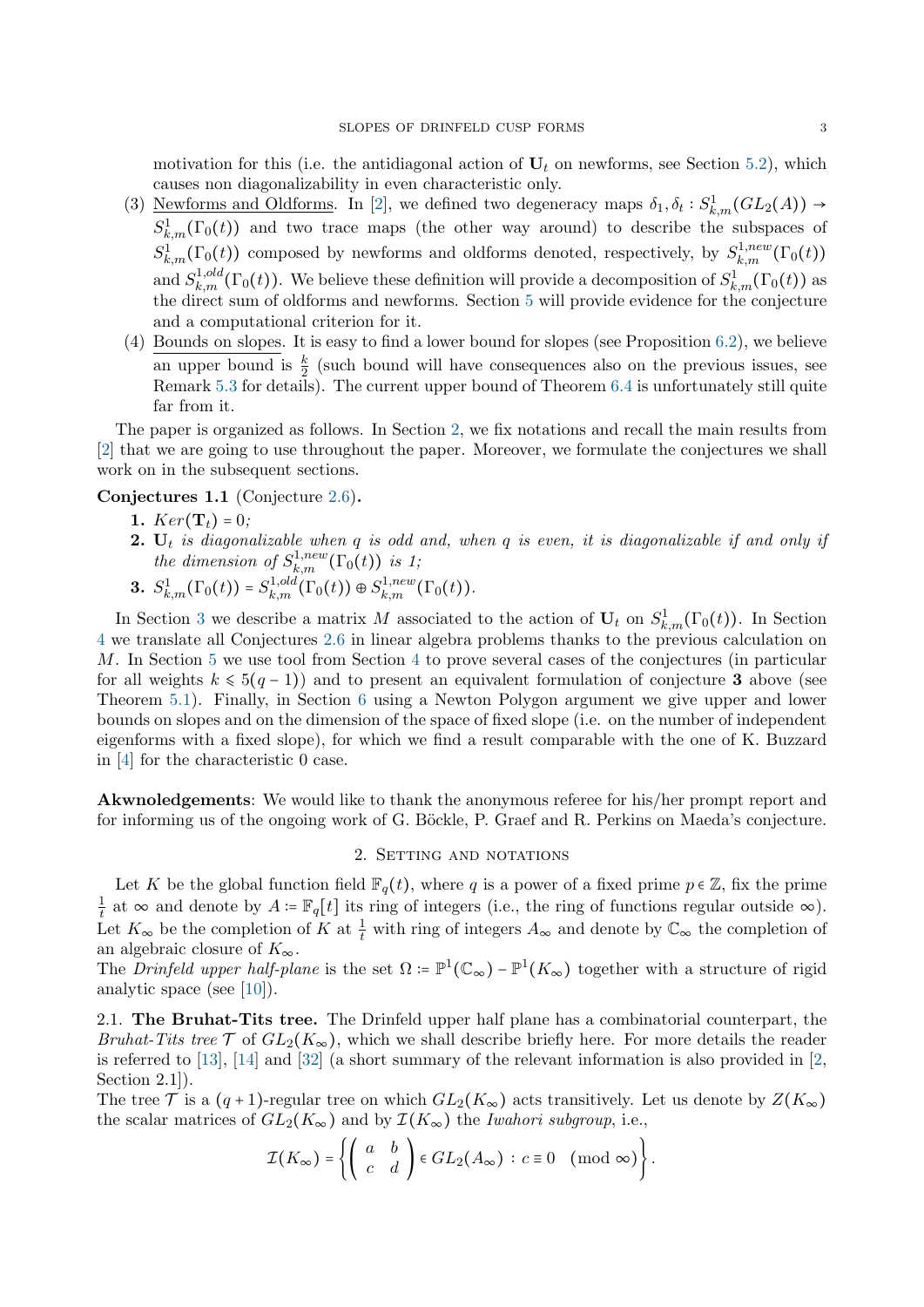Then the sets  $X(\mathcal{T})$  of vertices and  $Y(\mathcal{T})$  of oriented edges of  $\mathcal T$  are given by

$$
X(\mathcal{T}) = GL_2(K_\infty)/Z(K_\infty)GL_2(A_\infty) \text{ and } Y(\mathcal{T}) = GL_2(K_\infty)/Z(K_\infty)\mathcal{I}(K_\infty).
$$

The canonical map from  $Y(T)$  to  $X(T)$  associates with each oriented edge e its origin  $o(e)$  (the corresponding terminus will be denoted by  $t(e)$ ). The edge  $\bar{e}$  is e with reversed orientation.

Two infinite paths in  $\mathcal T$  are considered equivalent if they differ at finitely many edges. An end is an equivalence class of infinite paths. There is a  $GL_2(K_\infty)$ -equivariant bijection between the ends of  $\mathcal{T}$  and  $\mathbb{P}^1(K_\infty)$ . An end is called *rational* if it corresponds to an element in  $\mathbb{P}^1(K)$  under the above bijection. Moreover, for any arithmetic subgroup  $\Gamma$  of  $GL_2(A)$ , the elements of  $\Gamma\backslash\mathbb{P}^1(K)$  are in bijection with the ends of  $\Gamma$ / $\mathcal T$  (see [\[3,](#page-20-24) Proposition 3.19] and [\[16,](#page-20-25) Lecture 7, Proposition 3.2]) and they are called the cusps of Γ.

Following Serre [\[32,](#page-20-23) pag 132], we call a vertex or an edge  $\Gamma$ -stable if its stabilizer in  $\Gamma$  is trivial and Γ-unstable otherwise.

2.2. Drinfeld modular forms. The group  $GL_2(K_{\infty})$  acts on  $\Omega$  via Möbius transformation

<span id="page-3-0"></span>
$$
\left(\begin{array}{cc} a & b \\ c & d \end{array}\right)(z) = \frac{az+b}{cz+d}.
$$

Let  $\Gamma$  be an arithmetic subgroup of  $GL_2(A)$ . It has finitely many cusps, represented by  $\Gamma \backslash \mathbb{P}^1(K)$ . For  $\gamma = \begin{pmatrix} a & b \\ c & d \end{pmatrix} \in GL_2(K_\infty)$ ,  $k, m \in \mathbb{Z}$  and  $\varphi : \Omega \to \mathbb{C}_\infty$ , we define

(1) 
$$
(\varphi|_{k,m}\gamma)(z) \coloneqq \varphi(\gamma z)(\det \gamma)^m (cz+d)^{-k}.
$$

**Definition 2.1.** A rigid analytic function  $\varphi : \Omega \to \mathbb{C}_{\infty}$  is called a Drinfeld modular function of weight k and type m for  $\Gamma$  if

(2) 
$$
(\varphi|_{k,m}\gamma)(z) = \varphi(z) \quad \forall \gamma \in \Gamma.
$$

A Drinfeld modular function  $\varphi$  of weight  $k \geqslant 0$  and type m for  $\Gamma$  is called a Drinfeld modular form if  $\varphi$  is holomorphic at all cusps.

A Drinfeld modular form  $\varphi$  is called a cusp form if it vanishes at all cusps.

The space of Drinfeld modular forms of weight k and type m for  $\Gamma$  will be denoted by  $M_{k,m}(\Gamma)$ . The subspace of cuspidal modular forms is denoted by  $S^1_{k,m}(\Gamma)$ .

The above definition coincides with [\[3,](#page-20-24) Definition 5.1], other authors require the function to be meromorphic (in the sense of rigid analysis, see for example [\[8,](#page-20-26) Definition 1.4]) and would call our functions weakly modular.

Weight and type are not independent of each other: if  $k \neq 2m \pmod{o(\Gamma)}$ , where  $o(\Gamma)$  is the number of scalar matrices in Γ, then  $M_{k,m}(\Gamma) = 0$ . Moreover, if all elements of Γ have determinant 1, then equation [\(1\)](#page-3-0) shows that the type does not play any role. If this is the case, for fixed  $k$  all  $M_{k,m}(\Gamma)$  are isomorphic (the same holds for  $S^1_{k,m}(\Gamma)$  and we will simply denote them by  $M_k(\Gamma)$ (resp.  $S_k^1(\Gamma)$ ).

All  $M_{k,m}(\Gamma)$  and  $S^1_{k,m}(\Gamma)$  are finite dimensional  $\mathbb{C}_{\infty}$ -vector spaces. For details on the dimension of these spaces see [\[11\]](#page-20-7).

Since  $M_{k,m}(\Gamma) \cdot M_{k',m'}(\Gamma) \subset M_{k+k',m+m'}(\Gamma)$  we have that

$$
M(\Gamma) = \bigoplus_{k,m} M_{k,m}(\Gamma) \quad \text{and} \quad M^0(\Gamma) = \bigoplus_k M_{k,0}(\Gamma)
$$

are graded  $\mathbb{C}_{\infty}$ -algebras.

Moreover, let

$$
g \in M_{q-1,0}(GL_2(A)), \quad \Delta \in S_{q^2-1,0}^1(GL_2(A)) \quad \text{and} \quad h \in M_{q+1,1}(GL_2(A))
$$

be as in  $[12, \text{Sections } 5 \text{ and } 6]$ , then

(3) 
$$
M^0(GL_2(A)) = \mathbb{C}_{\infty}[g,\Delta] \text{ and } M(GL_2(A)) = \mathbb{C}_{\infty}[g,h].
$$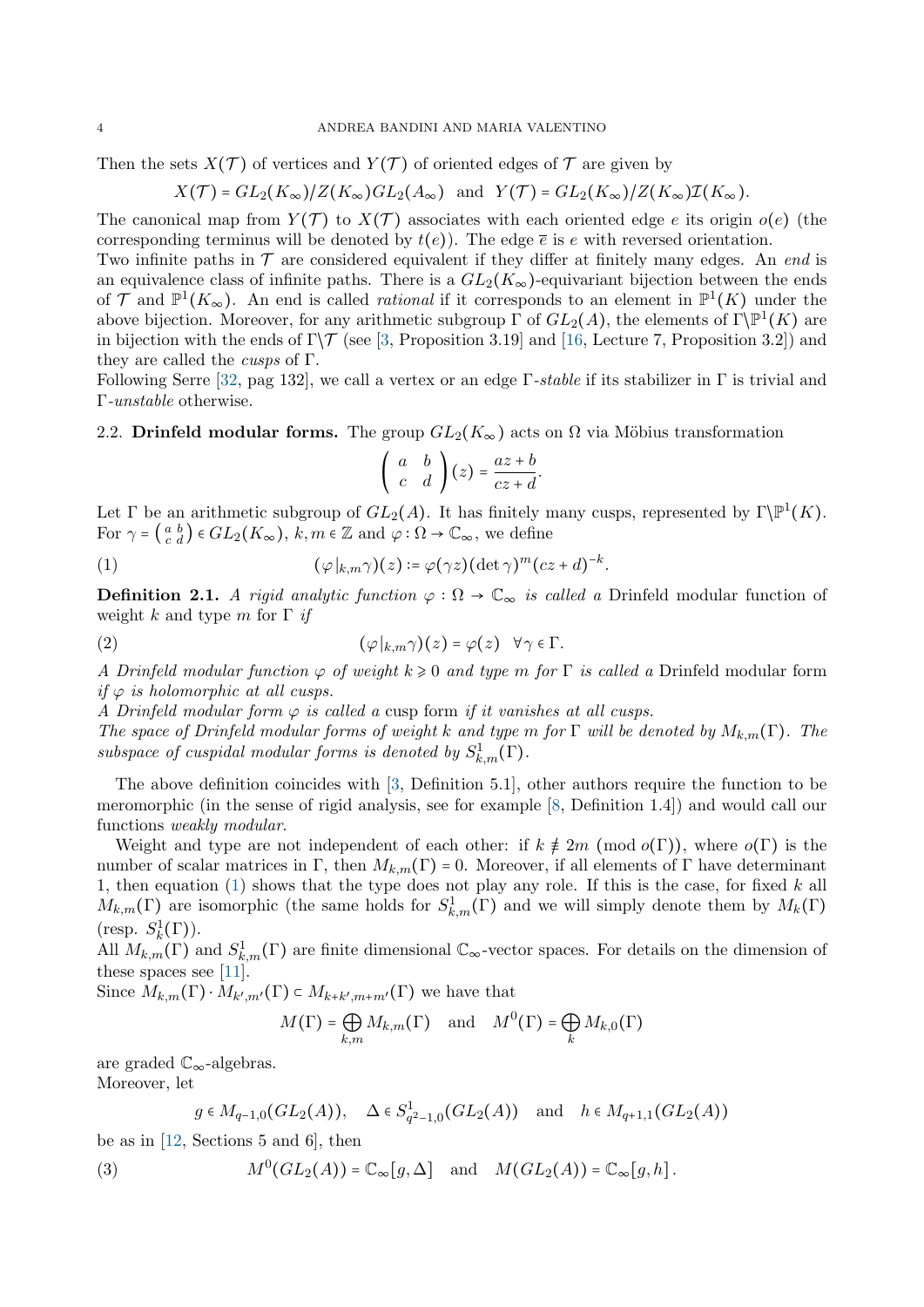2.3. **Harmonic cocycles.** For  $k > 0$  and  $m \in \mathbb{Z}$ , let  $V(k, m)$  be the  $(k-1)$ -dimensional vector space over  $\mathbb{C}_{\infty}$  with basis  $\{X^{j}Y^{k-2-j}: 0 \leq j \leq k-2\}$ . The action of  $\gamma = \begin{pmatrix} a & b \\ c & d \end{pmatrix} \in GL_2(K_{\infty})$  on  $V(k,m)$  is given by

 $\gamma(X^{j}Y^{k-2-j}) = \det(\gamma)^{m-1}(dX - bY)^{j}(-cX + aY)^{k-2-j}$  for  $0 \le j \le k - 2$ .

For every  $\omega \in \text{Hom}(V(k,m), \mathbb{C}_{\infty})$  we have an induced action of  $GL_2(K_{\infty})$ 

$$
(\gamma \omega)(X^j Y^{k-2-j}) = \det(\gamma)^{1-m} \omega((aX + bY)^j (cX + dY)^{k-2-j}) \quad \text{for } 0 \le j \le k-2.
$$

**Definition 2.2.** A harmonic cocycle of weight k and type m for  $\Gamma$  is a function c from the set of directed edges of  $\mathcal T$  to Hom $(V(k, m), \mathbb{C}_{\infty})$  satisfying:

- **1.** (harmonicity) for all vertices v of  $\mathcal{T}$ ,  $\sum$  $t(e)=v$  $c(e) = 0$ , where e runs over all edges in  $\mathcal T$  with
	- terminal vertex v;
- 2. (antisymmetry) for all edges e of  $\mathcal{T}$ ,  $\mathbf{c}(\overline{e}) = -\mathbf{c}(e)$ ;
- **3.** (Γ-equivariancy) for all edges e and elements  $\gamma \in \Gamma$ ,  $\mathbf{c}(\gamma e) = \gamma(\mathbf{c}(e))$ .

The space of harmonic cocycles of weight k and type m for  $\Gamma$  will be denoted by  $C_{k,m}^{har}(\Gamma)$ .

<span id="page-4-0"></span>2.3.1. Cusp forms and harmonic cocycles. In [\[33\]](#page-20-27), Teitelbaum constructed the so-called "residue map" which allows us to interpret cusp forms as harmonic cocycles. Indeed, it is proved in [\[33,](#page-20-27) Theorem 16] that this map is actually an isomorphism  $S^1_{k,m}(\Gamma) \simeq C^{har}_{k,m}(\Gamma)$ .

For more details the reader is referred to the original paper of Teitelbaum [\[33\]](#page-20-27) or to [\[3,](#page-20-24) Section 5.2], where the author gives full details in a more modern language. We remark that the two papers have different normalizations (as mentioned in [\[3,](#page-20-24) Remark 5.8]): here we adopt Teitelbaum's one but, working as in [\[3,](#page-20-24) Section 5.2] where computations for the residue map are detailed right after [\[3,](#page-20-24) Definition 5.9], we obtain [\[3,](#page-20-24) equation (17)] which carries the action of the Hecke operators on harmonic cocycles (see next section).

2.4. Hecke operators. We shall focus on the congruence groups  $\Gamma = \Gamma_0(t)$ ,  $\Gamma_1(t)$  defined as

$$
\Gamma_0(t) = \left\{ \left( \begin{array}{cc} a & b \\ c & d \end{array} \right) \in GL_2(A) : c \equiv 0 \pmod{t} \right\}
$$

and

$$
\Gamma_1(t) = \left\{ \left( \begin{array}{cc} a & b \\ c & d \end{array} \right) \in GL_2(A) : a \equiv d \equiv 1 \text{ and } c \equiv 0 \pmod{t} \right\}.
$$

If  $\varphi \in M_{k,m}(GL_2(A))$  the Hecke operator is defined in the following way

$$
\mathbf{T}_t(\varphi)(z) \coloneqq t^{k-m}(\varphi|_{k,m}\left(\begin{array}{cc} t & 0 \\ 0 & 1 \end{array}\right))(z) + t^{k-m}\sum_{b\in \mathbb{F}_q} (\varphi|_{k,m}\left(\begin{array}{cc} 1 & b \\ 0 & t \end{array}\right))(z)
$$

$$
= t^k \varphi(tz) + \sum_{b\in \mathbb{F}_q} \varphi\left(\frac{z+b}{t}\right).
$$

While, if  $\varphi \in M_{k,m}(\Gamma)$ ,  $\Gamma = \Gamma_1(t)$ ,  $\Gamma_0(t)$ , we have the analogue of the Atkin-Lehner operator

$$
\mathbf{U}_t(\varphi)(z) \coloneqq t^{k-m} \sum_{b \in \mathbb{F}_q} (\varphi|_{k,m} \left( \begin{array}{cc} 1 & b \\ 0 & t \end{array} \right))(z) = \sum_{b \in \mathbb{F}_q} \varphi \left( \frac{z+b}{t} \right).
$$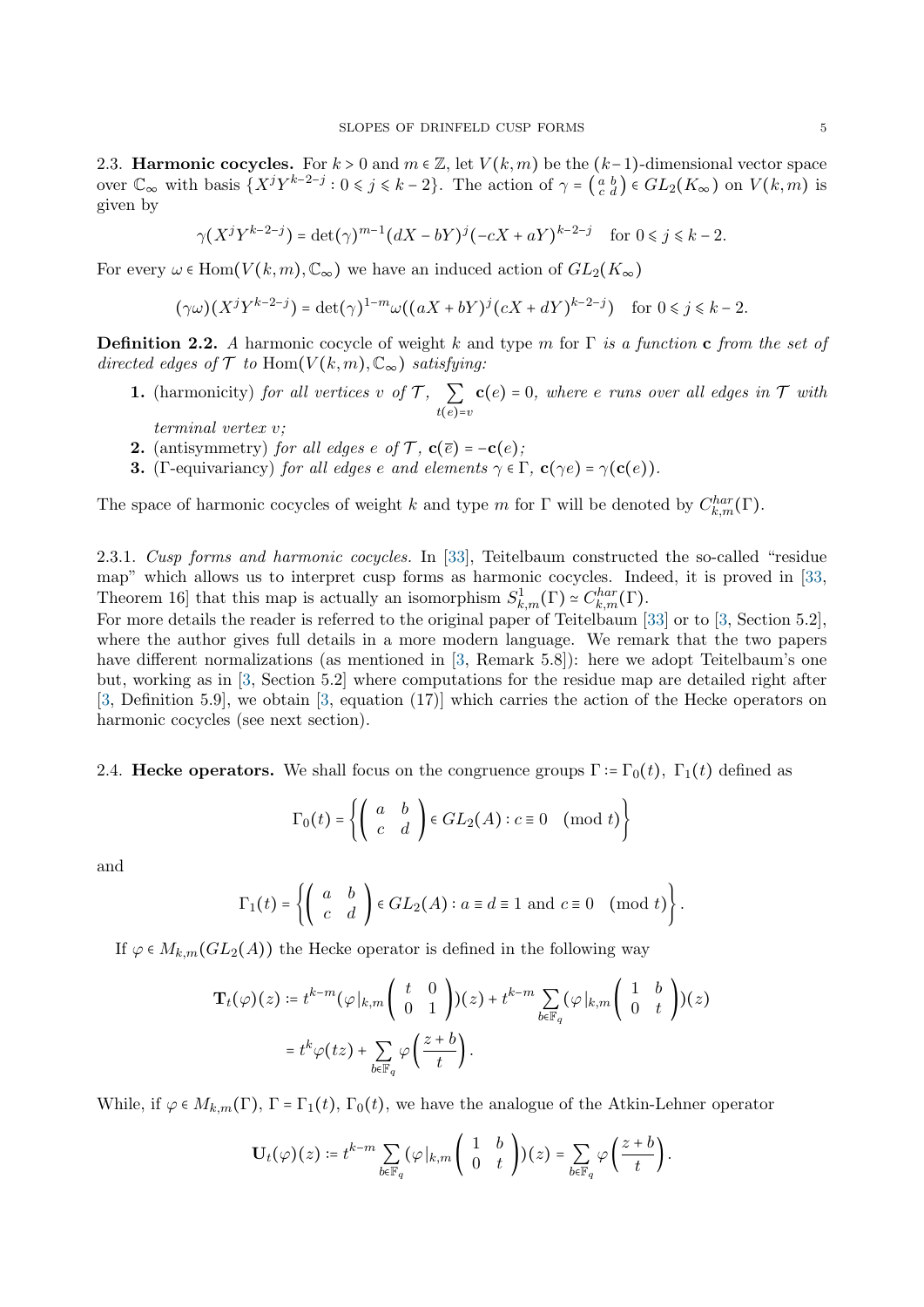2.5. Action of  $U_t$  on  $\Gamma_1(t)$ -invariant cusp forms. In order to describe the action of  $U_t$  on  $S_k^1(\Gamma_1(t))$  it is convenient to exploit the harmonic cocycles description of them.

The residue map allows us to define a Hecke action on harmonic cocycles in the following way:

$$
\mathbf{U}_t(\mathbf{c}(e)) = t^{k-m} \sum_{b \in \mathbb{F}_q} \begin{pmatrix} 1 & b \\ 0 & t \end{pmatrix}^{-1} \mathbf{c} \left( \begin{pmatrix} 1 & b \\ 0 & t \end{pmatrix} e \right)
$$

(for details see formula (17) in [\[3,](#page-20-24) Section 5.2], recalling Section [2.3.1\)](#page-4-0). By [\[3,](#page-20-24) Proposition 5.4] and [\[15,](#page-20-28) Corollary 5.7] we have that

 $\dim_{\mathbb{C}_{\infty}} S^1_k(\Gamma_1(t)) = k - 1$ .

Moreover, as a consequence of [\[33,](#page-20-27) Lemma 20], cocycles in  $C_{k,m}^{har}(\Gamma_1(t))$  are determined by their values on a stable edge  $\bar{e} = \begin{pmatrix} 0 & 1 \\ 1 & 0 \end{pmatrix}$  of a fundamental domain for  $\Gamma_1(t)\setminus\mathcal{T}$  (the computations for fundamental domains are carried out in [\[15\]](#page-20-28), a short description of the  $\Gamma_1(t)$  case is in [\[2,](#page-20-12) Section 4]). Therefore, for any  $j \in \{0, 1, \ldots, k-2\}$ , let  $\mathbf{c}_i(\overline{e})$  be defined by

$$
\mathbf{c}_j(\overline{e})(X^iY^{k-2-i}) = \begin{cases} 1 & \text{if } i = j \\ 0 & \text{otherwise} \end{cases}.
$$

The set  $\mathcal{B}_{k}^{1}(\Gamma_{1}(t)) \coloneqq {\mathbf{c}_{j}(\bar{e}), 0 \leq j \leq k-2}$  is a basis for  $S_{k}^{1}(\Gamma_{1}(t))$ . By [\[2,](#page-20-12) Section 4.2] we have

<span id="page-5-0"></span>(4) 
$$
\mathbf{U}_{t}(\mathbf{c}_{j}(\overline{e})) = -(-t)^{j+1} {k-2-j \choose j} \mathbf{c}_{j}(\overline{e}) - t^{j+1} \sum_{h \neq 0} \left[ {k-2-j-h(q-1) \choose -h(q-1)} + (-1)^{j+1} {k-2-j-h(q-1) \choose j} \right] \mathbf{c}_{j+h(q-1)}(\overline{e})
$$

(where it is understood that  $\mathbf{c}_{j+h(q-1)}(\overline{e}) \equiv 0$  whenever  $j + h(q-1) < 0$  or  $j + h(q-1) > k-2$ ).

From formula [\(4\)](#page-5-0) one immediately notes that the  $c_j$  can be divided into classes modulo  $q-1$  and every such class is stable under the action of  $U_t$ . For any  $0 \leq j \leq q-2$ , we shall denote by  $C_j$  the class of  $\mathbf{c}_j(\overline{e})$ , i.e,  $C_j = {\mathbf{c}_\ell(\overline{e}) : \ell \equiv j \pmod{q-1}}$ : the cardinality of  $C_j$  is the largest integer n such that  $j + (n-1)(q-1) \leq k-2$  (note that it is possible to have  $|C_j| = 0$ , exactly when  $j > k-2$ ).

2.6. Newforms and oldforms. We recall here our definitions of newforms and oldforms, and the main properties/formulas for various maps between spaces of cusp forms (all details are in the paper [\[2\]](#page-20-12)).

2.6.1. Oldforms. Consider the injective map (see [\[2,](#page-20-12) Proposition 3.1])

$$
\delta: S^1_{k,m}(GL_2(A)) \times S^1_{k,m}(GL_2(A)) \longrightarrow S^1_{k,m}(\Gamma_0(t))
$$

$$
\delta(\varphi, \psi) \coloneqq \delta_1 \varphi + \delta_t \psi
$$

where

<span id="page-5-2"></span><span id="page-5-1"></span>
$$
\delta_1, \delta_t: S^1_{k,m}(GL_2(A)) \to S^1_{k,m}(\Gamma_0(t))
$$

$$
\delta_1(\varphi) \coloneqq \varphi
$$

$$
\delta_t(\varphi) \coloneqq (\varphi|_{k,m} \begin{pmatrix} t & 0 \\ 0 & 1 \end{pmatrix})(z) , i.e., (\delta_t(\varphi))(z) = t^m \varphi(tz).
$$

**Definition 2.3.** Oldforms of level t are elements of  $S_{k,m}^{1,old}(\Gamma_0(t)) \coloneqq Im(\delta)$ .

Let  $\varphi \in S^1_{k,m}(GL_2(A))$ . We have that (see [\[2,](#page-20-12) Section 3.2]):

(5) 
$$
\delta_1(\mathbf{T}_t\varphi) = t^{k-m}\delta_t(\varphi) + \mathbf{U}_t(\delta_1(\varphi))
$$

$$
\mathbf{U}_t(\delta_t(\varphi)) = 0
$$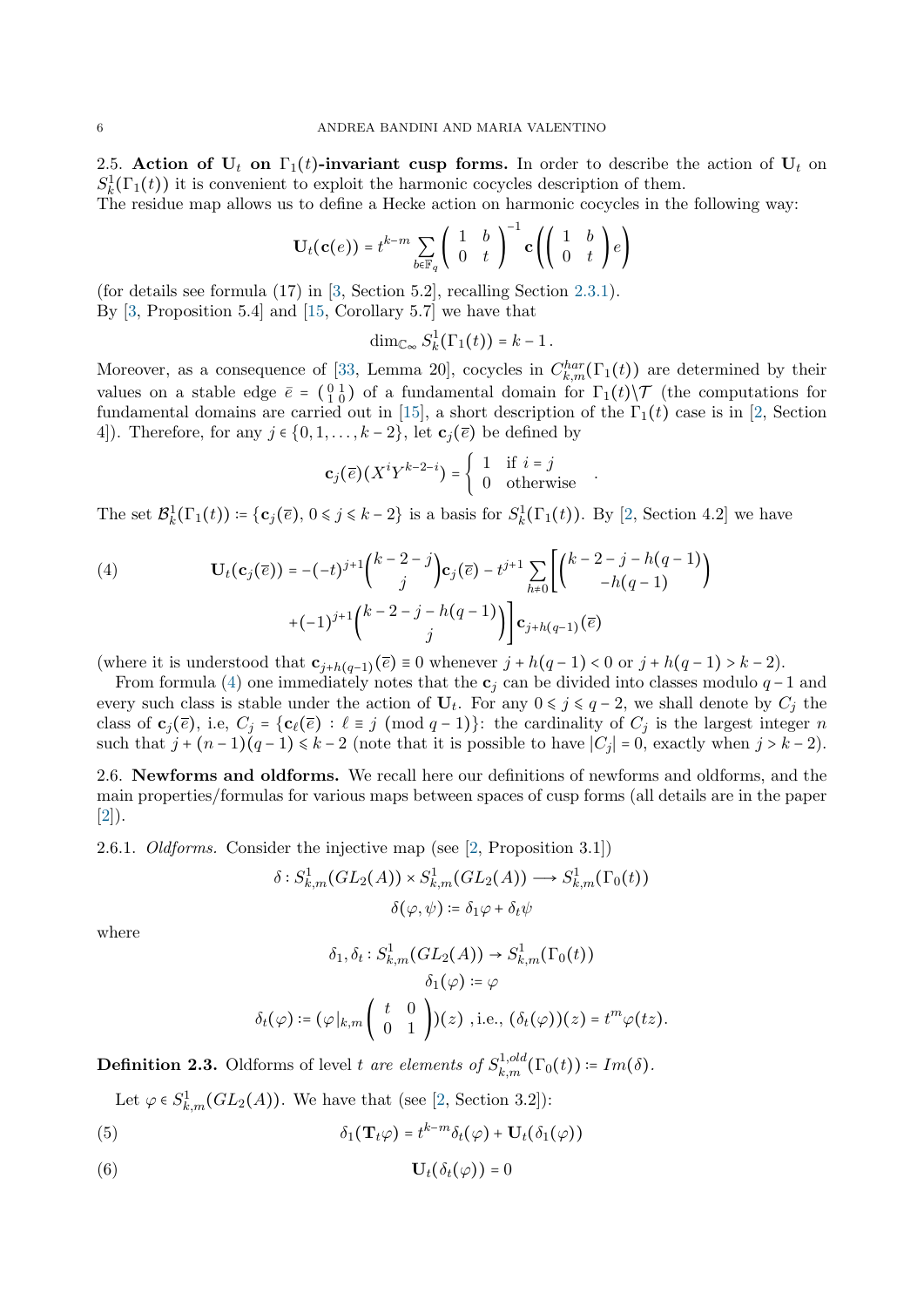2.6.2. Newforms. Let

$$
\gamma_t \coloneqq \left( \begin{array}{cc} 0 & -1 \\ t & 0 \end{array} \right)
$$

be the Fricke involution. To shorten notations we shall often use  $\varphi^{Fr}$  to denote  $(\varphi|_{k,m}\gamma_t)$ . It is easy to see that  $(\varphi^{Fr})^{Fr} = t^{2m-k}\varphi$ . Moreover, noting that  $\begin{pmatrix} 0 & -1 \\ 1 & 0 \end{pmatrix} \in GL_2(A)$  and that  $\begin{pmatrix} 0 & -1 \\ 1 & 0 \end{pmatrix} \begin{pmatrix} t & 0 \\ 0 & 1 \end{pmatrix} = \gamma_t$ , one readily observes that  $\varphi^{Fr} = \delta_t(\varphi)$  for any  $\varphi \in S^1_{k,m}(GL_2(A))$  (this final relation makes no sense for forms in  $S^1_{k,m}(\Gamma_0(t))$  on which  $\delta_t$  is not defined, we also remark that  $\varphi^{Fr} \neq (\varphi|_{k,m} \begin{pmatrix} t & 0 \\ 0 & 1 \end{pmatrix})$  in general).

To define the trace maps we use the following system of representatives for  $GL_2(A)$  modulo  $\Gamma_0(t)$ :

$$
R \coloneqq \left\{ \mathbf{Id}_2, \left( \begin{array}{cc} 0 & -1 \\ 1 & b \end{array} \right) \; b \in \mathbb{F}_q \right\}.
$$

**Definition 2.4.** For any cuspidal form  $\varphi$  of level t define the trace

$$
Tr(\varphi)\coloneqq \sum_{\gamma\in R} (\varphi\!\mid_{k,m} \!\gamma)
$$

and the twisted trace

<span id="page-6-1"></span><span id="page-6-0"></span>
$$
Tr'(\varphi) \coloneqq Tr(\varphi^{Fr}) = \sum_{\gamma \in R} (\varphi |_{k,m} \gamma_t \gamma).
$$

Both Tr and Tr' are maps from  $S^1_{k,m}(\Gamma_0(t))$  to  $S^1_{k,m}(\Gamma_0(1))$  (see [\[34,](#page-20-13) Definition 3.5]).

Let  $\varphi \in S^1_{k,m}(\Gamma_0(t))$ . We have that (see [\[2,](#page-20-12) Section 3.3]):

(7) 
$$
Tr(\varphi) = \varphi + t^{-m} \mathbf{U}_t(\varphi^{Fr}),
$$

(8) 
$$
Tr'(\varphi) = \varphi^{Fr} + t^{m-k} U_t(\varphi).
$$

Moreover, for any  $\varphi \in S^1_{k,m}(GL_2(A))$  (see [\[2,](#page-20-12) Section 3.4]), one has

<span id="page-6-2"></span>(9) 
$$
Tr(\delta_1(\varphi)) = \varphi
$$
 and  $Tr(\delta_t(\varphi)) = t^{m-k} \mathbf{T}_t \varphi$ .

Let  $\varphi \in S^1_{k,m}(GL_2(A))$  be a  $\mathbf{T}_t$ -eigenform of eigenvalue  $\lambda \neq 0$ . Then  $\delta(\varphi, -\frac{t^{k-m}}{\lambda})$  $(\frac{m}{\lambda},\varphi)\in S^1_{k,m}(\Gamma_0(t))$ is a U<sub>t</sub>-eigenform of eigenvalue  $\lambda$ . One can actually prove that {*Eigenvalues of*  $U_{t|Im(\delta)}$ } =  ${Eigenvalues of T_t} \cup {0}$  (see [\[2,](#page-20-12) Proposition 3.6], the 0 comes from  $Ker(U_t) = Im(\delta_t)$ ), so we have information on "old eigenvalues". Moreover one can check that  $\delta(\varphi, -\frac{t^{k-m}}{\lambda})$  $\frac{m}{\lambda}$  $\varphi$ )  $\in$   $Ker(Tr)$  for any  $\varphi$  as above, hence the kernel of the trace is not enough to distinguish newforms (as it was in the classical case, see e.g. [\[20,](#page-20-4) Section 4]).

<span id="page-6-3"></span>**Definition 2.5.** Newforms of level t are elements in  $S_{k,m}^{1,new}(\Gamma_0(t)) \coloneqq Ker(Tr) \cap Ker(Tr')$ .

Let  $\varphi$  be a newform of level t which is also an  $U_t$  eigenform of eigenvalue  $\lambda$ . Then by [\(7\)](#page-6-0) and [\(8\)](#page-6-1) we have that  $\varphi = -t^{-m} \mathbf{U}_t(\varphi^{Fr})$  and  $\varphi^{Fr} = -t^{m-k} \mathbf{U}_t(\varphi)$ . Hence

$$
\lambda^2 \varphi = \mathbf{U}_t^2(\varphi) = t^k \varphi.
$$

Then, newforms can only have eigenvalues  $\pm t^{\frac{k}{2}}$  and slope  $\frac{k}{2}$ .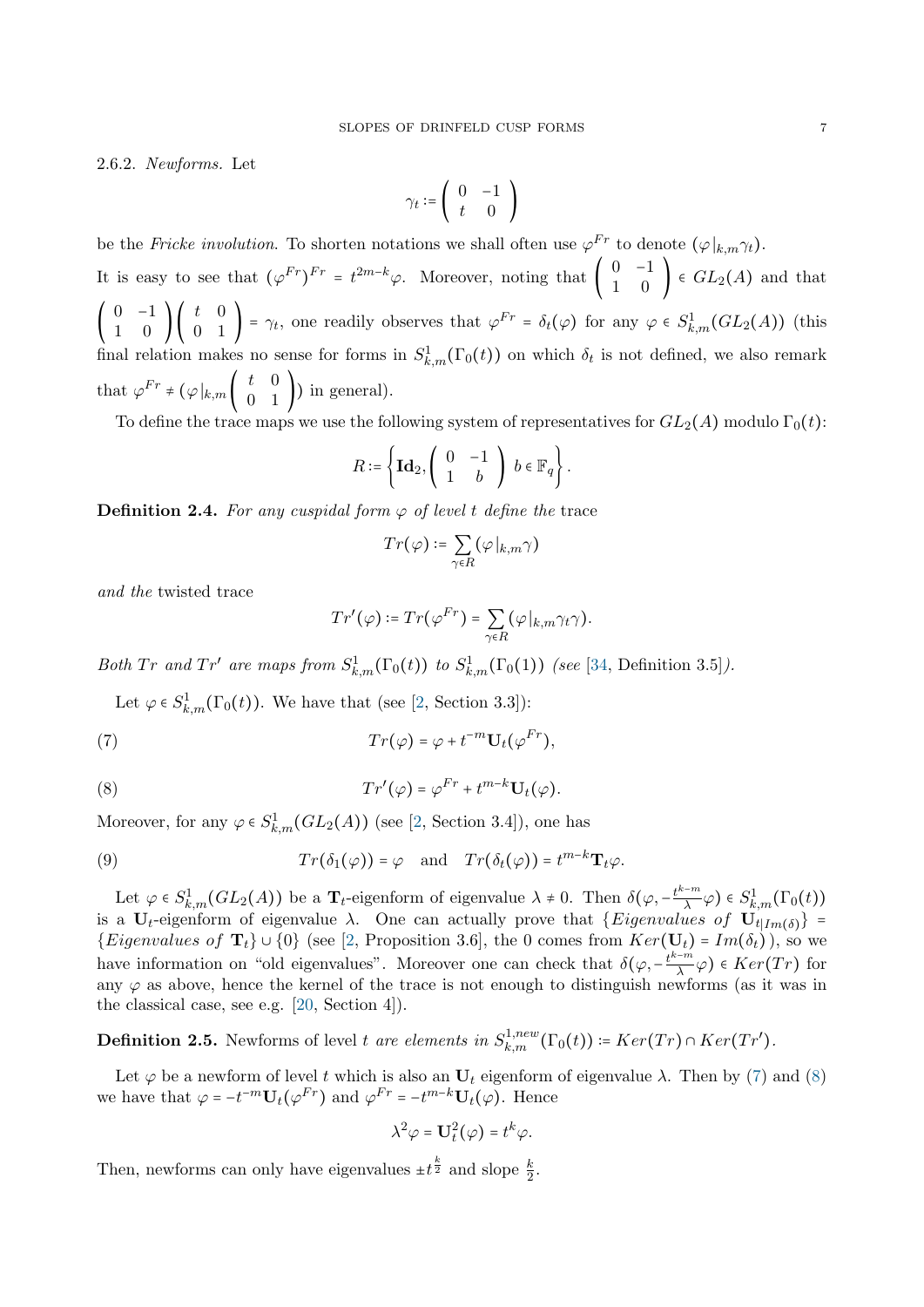2.7. Conjectures. Numerical data (see also [\[2,](#page-20-12) Section 5]) and comparison with the classical case led us to the following conjectures

## <span id="page-7-0"></span>Conjectures 2.6.

- 1.  $Ker(T_t) = 0$ :
- **2.**  $U_t$  is diagonalizable when q is odd and, when q is even, it is diagonalizable if and only if the dimension of  $S^{1,new}_{k,m}(\Gamma_0(t))$  is 1;
- 3.  $S^1_{k,m}(\Gamma_0(t)) = S^{1,old}_{k,m}(\Gamma_0(t)) \oplus S^{1,new}_{k,m}(\Gamma_0(t)) = Im(\delta) \oplus (Ker(Tr) \cap Ker(Tr')).$

A few words on Conjecture 2: we already have examples of non diagonalizability in even characteristic provided in [\[1\]](#page-20-11) and [\[2,](#page-20-12) Section 5] and they all seem to depend on the fact that the action of  $U_t$  on newforms has the tendency to being antidiagonal (for more examples see Section [5.2\)](#page-13-0). Such matrices (with only one eigenvalue, namely  $t^{\frac{k}{2}}$  as mentioned before) are never diagonalizable in even characteristic (unless, of course, they have dimension 1), hence our conjecture. Moreover it is easy to see that, if  $T_t$  is diagonalizable on  $S^1_{k,m}(GL_2(A))$ , then  $U_t$  is diagonalizable on  $Im(\delta) = S_{k,m}^{1,old}(\Gamma_0(t))$  if and only if  $\mathbf{T}_t$  is injective. Therefore our Conjecture 1 can be seen an a first step towards (or, thanks to Conjecture 3, as a consequence of) Conjecture 2.

**Remark 2.7.** In the characteristic zero case Maeda's Conjecture [\[27\]](#page-20-29) predicts that in level  $N = 1$ for a prime  $p \in \mathbb{Z}$  the polynomial

$$
P_{k,p}(X) \coloneqq \prod_f (X - a_p(f))
$$

where  $f = \sum_n a_n(f)q^n \in S_k(SL_2(\mathbb{Z}))$  runs over all normalized eigenforms (i.e. such that  $a_1(f) = 1$ ) of a chosen basis, is irreducible over Q. Moreover, Maeda conjectured that the Galois group of  $P_{k,p}(X)$  is the full symmetric group  $S_d$  where  $d = \dim_{\mathbb{C}} S_k(SL_2(\mathbb{Z}))$ .

It is clear from our tables that Maeda's conjecture has to be reformulated in even characteristic when there are inseparable eigenvalues. Besides, even in odd characteristic eigenvalues are mostly in  $\mathbb{F}_q[t]$ , as one can see by the above mentioned tables, and this proves that an analogue of Maeda's conjecture is false in our setting  $\frac{1}{n}$  $\frac{1}{n}$  $\frac{1}{n}$ .

3. THE BLOCKS ASSOCIATED TO  $S^1_{k,m}(\Gamma_0(t))$ 

<span id="page-7-1"></span>A set of representatives for  $\Gamma_0(t)/\Gamma_1(t)$  is provided by the  $(q-1)^2$  matrices  $R_1^0 = \left\{ \left( \begin{array}{cc} a & 0 \\ 0 & d \end{array} \right) : a, d \in \mathbb{F}_q^* \right\},\$ 

hence a cocycle  $\mathbf{c}_j$  comes from  $S^1_{k,m}(\Gamma_0(t))$  if and only if it is  $R_1^0$ -invariant. Direct computation leads to

$$
\begin{pmatrix} a & 0 \ 0 & d \end{pmatrix}^{-1} \mathbf{c}_j \left( \begin{pmatrix} a & 0 \ 0 & d \end{pmatrix} \overline{e} \right) (X^{\ell} Y^{k-2-\ell}) = a^{m-1-\ell} d^{m-k+\ell+1} \mathbf{c}_j(\overline{e}) (X^{\ell} Y^{k-2-\ell}).
$$

Therefore

$$
\left(\begin{array}{cc} a & 0\\ 0 & d \end{array}\right) \cdot \mathbf{c}_j = a^{m-1-j} d^{m-k+j+1} \mathbf{c}_j \quad \forall j
$$

and this is  $R_1^0$ -invariant if and only if

$$
a^{m-1-j}d^{m-k+j+1} = 1 \quad \forall a, d \in \mathbb{F}_q^*.
$$

This yields

 $j \equiv m - 1 \equiv k - m - 1 \pmod{q - 1}$ , i.e.  $k \equiv 2j + 2 \pmod{q - 1}$ 

(and  $k \equiv 2m \pmod{q-1}$  as natural to get a nonzero space of cuspidal forms for  $\Gamma_0(t)$ ). If q is even this provides a unique class  $C_i$ , if q is odd then we have two solutions: j (assumed to be the

<span id="page-7-2"></span> $1$ The anonymous referee kindly informed us that there is some ongoing work by G. Böeckle, P. Graef and R. Perkins on suitable formulations of Maeda's conjecture in the Drinfeld setting.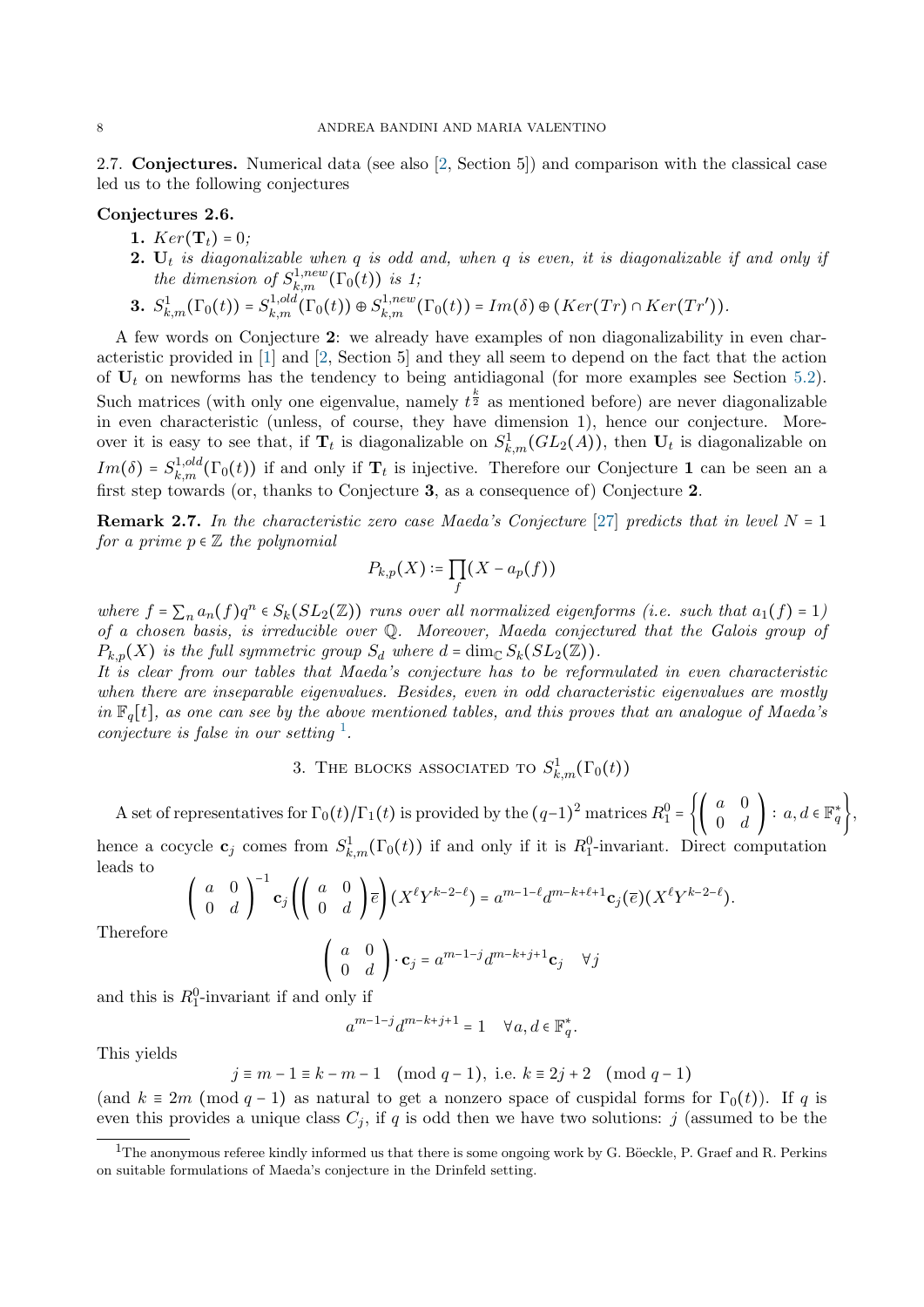smallest nonnegative one) and  $j + \frac{q-1}{2}$  $\frac{-1}{2}$ . Note that in any case k has the form  $2j + 2 + (n-1)(q-1) =$  $2(j+\frac{q-1}{2})$  $\frac{(-1)}{2}$  + 2 +  $(n-2)(q-1)$  for some integer n and the classes corresponding to  $S^1_{k,m}(\Gamma_0(t))$  are determined by the type m (as predictable since m plays a role in  $S^1_{k,m}(\Gamma_0(t))$  but not in  $S^1_k(\Gamma_1(t))$ , because all matrices in  $\Gamma_1(t)$  have determinant 1). If q is even then the unique class has dimension  $n$ , while for odd  $q$  we have

$$
|C_j|=n \quad \text{and} \quad |C_{j+\frac{q-1}{2}}|=n-1.
$$

Remark 3.1. This could be seen as an easy alternative to the Riemann-Roch argument usually used to compute the dimension of such spaces, see for example [\[8,](#page-20-26) Section 4].

<span id="page-8-0"></span>3.1. Matrices associated to  $C_i$ . Since we will focus on the block(s) coming from level  $\Gamma_0(t)$  only (unless stated otherwise), when we speak about the block  $C_j$  of dimension n we always imply that j and n are such that  $k = 2j + 2 + (n-1)(q-1)$  (formulas for  $C_{j+\frac{q-1}{2}}$  are the same, just substitute j with  $j + \frac{q-1}{2}$  $\frac{-1}{2}$  and take into account the different parity of the dimension  $n-1$ ).

Using formula [\(4\)](#page-5-0) one finds that the general entries of the matrix associated to the action of  $U_t$  on  $S^1_{k,j+1}(\Gamma_1(t))$  are  $(a, b$  are now the row-columns indices):

<span id="page-8-1"></span>(10) 
$$
m_{a,b}(j,k) = \begin{cases}\n-t^{j+1+(b-1)(q-1)} \left[ \binom{k-2-j-(a-1)(q-1)}{(b-a)(q-1)} \binom{k-2-j-(a-1)(q-1)}{j+(b-1)(q-1)} \right] & \text{if } a \neq b \\
-(-t)^{j+1+(a-1)(q-1)} \binom{k-2-j-(a-1)(q-1)}{j+(a-1)(q-1)} & \text{if } a = b\n\end{cases}
$$

(for future reference note that for any q one has  $(-1)^{(\ell-1)(q-1)} = 1$  for any  $\ell$ ). Remember that  $0 \leq j \leq q - 2$  and so the type is 0 when  $j = q - 2$ .

We denote by  $M$  the coefficient matrix (i.e., the one without the powers of  $t$ ) associated to the action of  $U_t$  on  $C_i$ .

Specializing formula [\(10\)](#page-8-1) at our particular value of  $k$ , we see that the general entries of  $M$  are

(11) 
$$
m_{a,b} = \begin{cases} -\left[ \binom{j+(n-a)(q-1)}{j+(n-b)(q-1)} + (-1)^{j+1} \binom{j+(n-a)(q-1)}{j+(b-1)(q-1)} \right] & \text{if } a \neq b \\ (-1)^{j} \binom{j+(n-a)(q-1)}{j+(a-1)(q-1)} & \text{if } a = b \end{cases}
$$

It is easy to check that M satisfies some symmetry relations. We write down those for even  $n$ , the other case is similar. In particular

- S1. symmetry between columns:  $m_{a,n+1-b} = (-1)^{j+1} m_{a,b}$  for any  $a \neq b, n+1-b$ , i.e., outside diagonal and antidiagonal (because of this we shall simply check the first  $\frac{n}{2}$  columns from now on);
- S2. symmetry between diagonal and antidiagonal:  $m_{a,n+1-a} = (-1)^{j+1}(m_{a,a}-1)$  for any  $a \neq$  $n + 1 - a;$
- S3. antidiagonal,  $\frac{n}{2} + 1 \le a \le n$ :

$$
m_{a,n+1-a} = -\left[ \binom{j+(n-a)(q-1)}{j+(a-1)(q-1)} + (-1)^{j+1} \binom{j+(n-a)(q-1)}{j+(n-a)(q-1)} \right] = (-1)^j
$$

(because in our range  $n - a < a - 1$ ). This yields

$$
(-1)^j = (-1)^{j+1}(m_{a,a} - 1),
$$
 i.e.  $m_{a,a} = 0$ 

in the range in which S2 and S3 hold.

.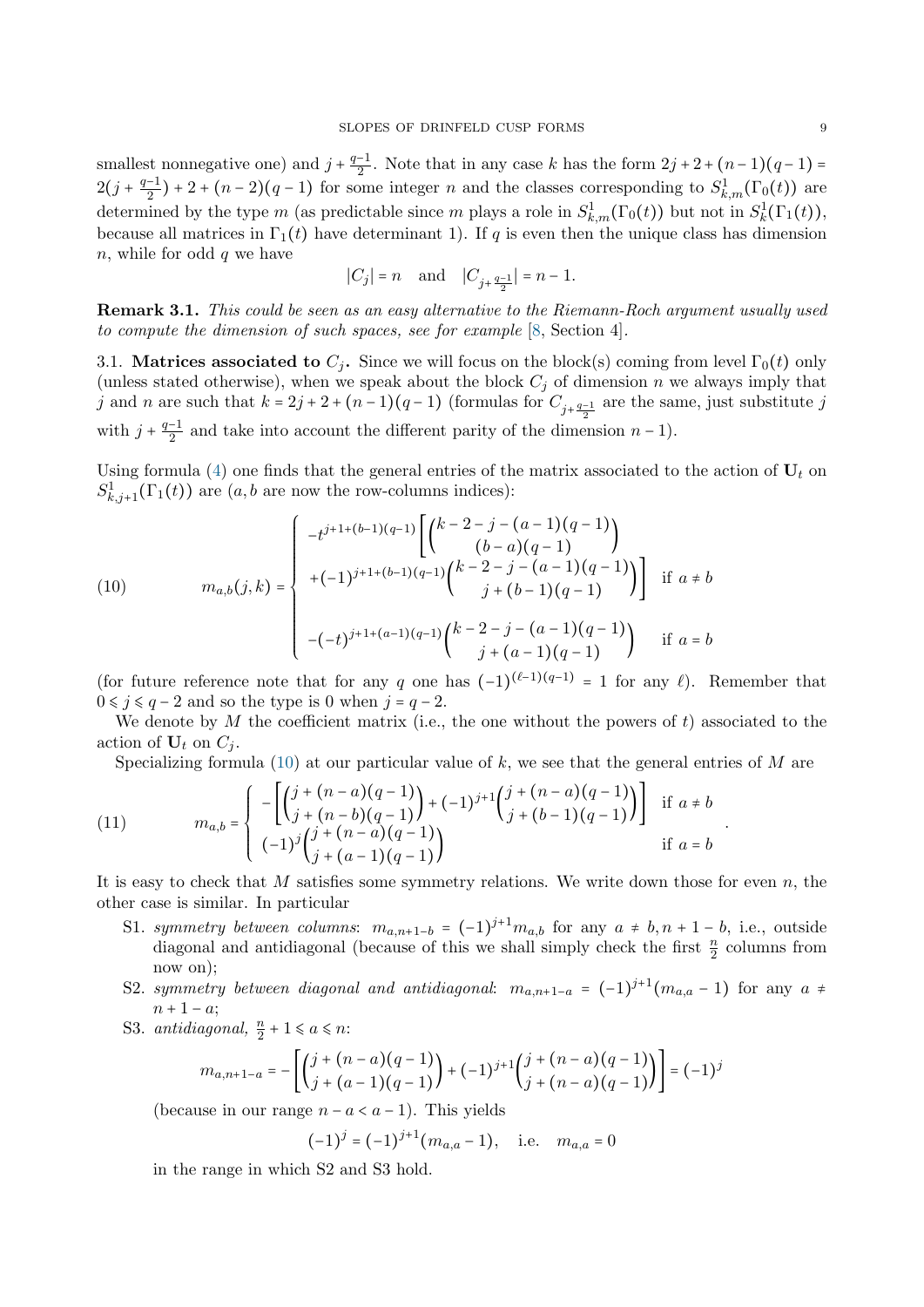S4. below antidiagonal,  $\frac{n}{2} + 1 \leq a \leq n - 1$ :

$$
-\left[\binom{j+(n-a)(q-1)}{j+(n-b)(q-1)} + (-1)^{j+1}\binom{j+(n-a)(q-1)}{j+(b-1)(q-1)}\right] = 0
$$

(because in our range  $n - a < n - b$  and  $n - a < b - 1$ );

Putting all these information together we can see that for any even n the matrix M has the following shape

$$
\left(\begin{array}{ccccccccc} m_{1,1} & m_{1,2} & \cdots & m_{1,\frac{n}{2}} & (-1)^{j+1}m_{1,\frac{n}{2}} & \cdots & (-1)^{j+1}m_{1,2} & (-1)^{j+1}(m_{1,1}-1) \\ m_{2,1} & m_{2,2} & \cdots & m_{2,\frac{n}{2}} & (-1)^{j+1}m_{2,\frac{n}{2}} & \cdots & (-1)^{j+1}(m_{2,2}-1) & (-1)^{j+1}m_{2,1} \\ \vdots & \vdots & \vdots & \vdots & \vdots & \vdots & \vdots \\ m_{\frac{n}{2},1} & m_{\frac{n}{2},2} & \cdots & m_{\frac{n}{2},\frac{n}{2}} & (-1)^{j+1}(m_{\frac{n}{2},\frac{n}{2}}-1) & \cdots & (-1)^{j+1}m_{\frac{n}{2},2} & (-1)^{j+1}m_{\frac{n}{2},1} \\ m_{\frac{n}{2}+1,1} & m_{\frac{n}{2}+1,2} & \cdots & (-1)^{j} & 0 & \cdots & (-1)^{j+1}m_{\frac{n}{2}+1,2} & (-1)^{j+1}m_{\frac{n}{2}+1,1} \\ \vdots & \vdots & \vdots & \ddots & \vdots & \vdots & \ddots & \vdots & \vdots \\ m_{n-1,1} & (-1)^{j} & 0 & \cdots & 0 & 0 & \cdots & 0 & (1)^{j+1}m_{n-1,1} \\ (-1)^{j} & 0 & \cdots & 0 & 0 & \cdots & 0 & 0 \\ \end{array}\right)
$$

while, for odd *n*, one simply needs to modify the indices a bit and add the central  $\frac{n+1}{2}$ -th column

$$
(m_{1,\frac{n+1}{2}},\cdots,m_{\frac{n-1}{2},\frac{n+1}{2}},(-1)^j,0,\cdots,0).
$$

## 4. Matrices and Conjectures

<span id="page-9-0"></span>We are now going to translate our previous formulas and conjectures in a matrix version which hopefully will make our tasks easier (at least in small dimensions). We need the matrices associated to all the operators involved in our computations so we fix notations for them once and for all and we shall see that everything can be written (basically) in terms of 3 matrices.

4.1. Atkin Operator. By the previous section it is easy to see that the matrix associated to  $U_t$ acting on  $C_i$  is

(12) 
$$
U = MD = M \begin{pmatrix} t^{s_1} & \cdots & 0 \\ & \ddots & \\ 0 & \cdots & t^{s_n} \end{pmatrix}
$$

where for  $1 \le i \le n$  we set  $s_i = j + 1 + (i - 1)(q - 1)$ .

4.2. Fricke involution. We compute the Fricke action on cocycles.

$$
\mathbf{c}_{i}^{Fr}(\overline{e})(X^{\ell}Y^{k-2-\ell}) = \begin{pmatrix} 0 & -1 \\ t & 0 \end{pmatrix}^{-1}\mathbf{c}_{i}\left(\begin{pmatrix} 0 & -1 \\ t & 0 \end{pmatrix}\begin{pmatrix} 0 & 1 \\ 1 & 0 \end{pmatrix}\right)(X^{\ell}Y^{k-2-\ell})
$$

$$
= \begin{pmatrix} 0 & \frac{1}{t} \\ -1 & 0 \end{pmatrix}\mathbf{c}_{i}\left(\begin{pmatrix} 1 & 0 \\ 0 & t \end{pmatrix}\begin{pmatrix} -1 & 0 \\ 0 & 1 \end{pmatrix}\right)(X^{\ell}Y^{k-2-\ell})
$$

$$
= (-1)^{k-\ell-1}t^{m-\ell-1}\mathbf{c}_{i}(\overline{e})(X^{k-2-\ell}Y^{\ell})
$$

so that

(13) 
$$
\mathbf{c}_{i}^{Fr} = (-1)^{i+1} t^{i+1+m-k} \mathbf{c}_{k-2-i}
$$

(note that  $c_i$  and  $c_{k-2-i}$  correspond to "symmetric" columns in the block associated with  $C_i$ ). Therefore, the b-th column of the Fricke acting on the block  $C_j$  comes from

<span id="page-9-1"></span>
$$
\mathbf{c}_{j+(b-1)(q-1)}^{Fr} = t^{m-k} \big( (-t)^{j+1+(b-1)(q-1)} \mathbf{c}_{j+(n-b)(q-1)} \big).
$$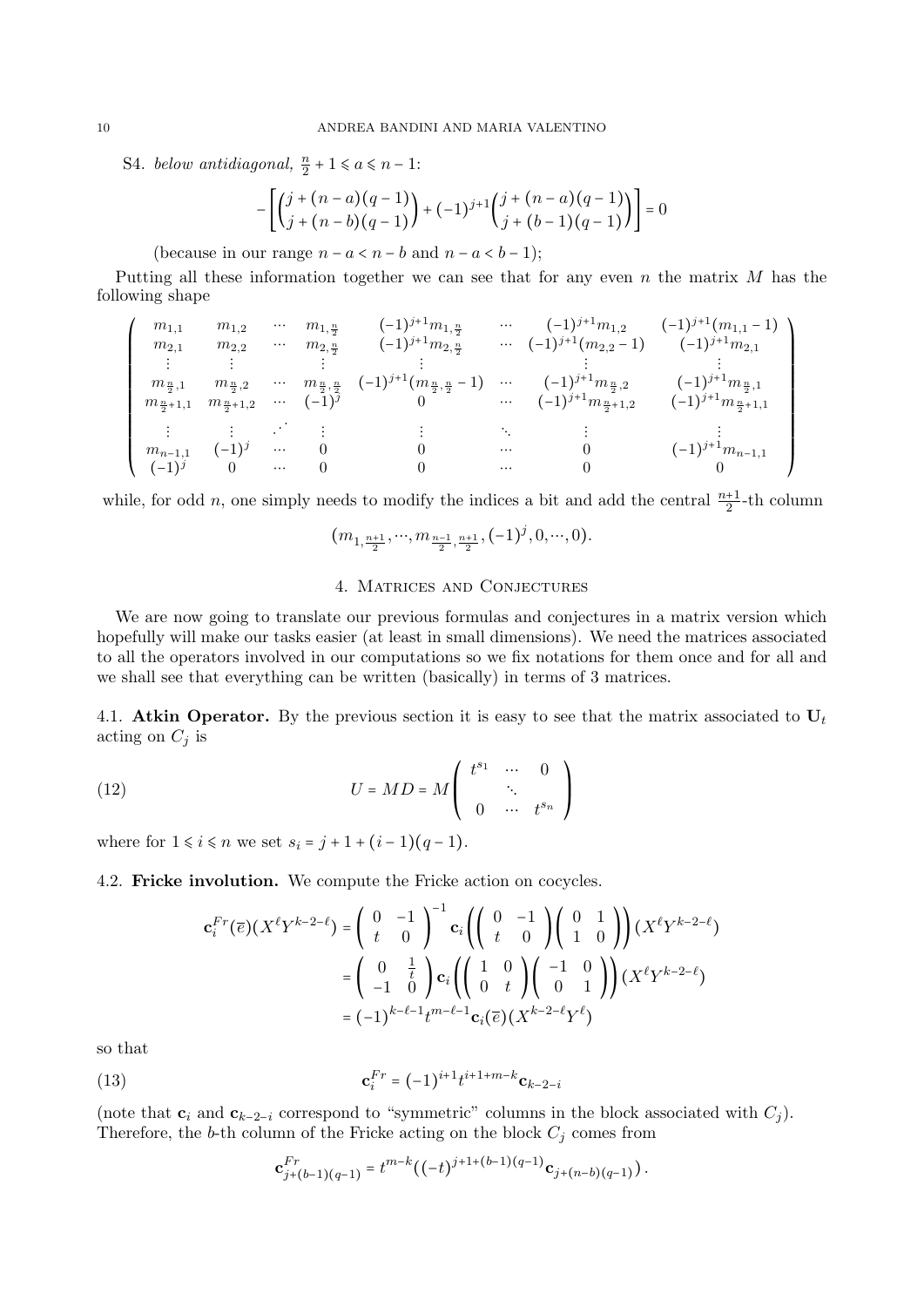Observe that  $(-1)^{j+1+(b-1)(q-1)} = (-1)^{j+1}$ ; so the matrix associated this action is

(14) 
$$
t^{m-k}F = t^{m-k} \begin{pmatrix} 0 & 0 & \cdots & 0 & (-t)^{s_n} \\ 0 & 0 & \cdots & (-t)^{s_{n-1}} & 0 \\ \vdots & \vdots & \ddots & 0 & \vdots \\ 0 & (-t)^{s_2} & 0 & \cdots & \vdots \\ (-t)^{s_1} & 0 & \cdots & \cdots & 0 \end{pmatrix}
$$

Note that, since k is even when q is odd and  $s_i + s_{n-i+1} = k$  for any i, we have  $F^2 = t^k I$  (where I is the identity matrix). We remark that, letting  $A$  be the antidiagonal matrix

$$
A = \left( \begin{array}{ccc} 0 & \dots & (-1)^{j+1} \\ \vdots & \vdots \\ (-1)^{j+1} & \dots & 0 \end{array} \right),
$$

one has  $AF = D$ . As an example of the translations of our previous formulas in matrix form one can easily check that

$$
(t^{m-k}F)^2 = t^{2m-2k}F^2 = t^{2m-2k}(-t)^k I = t^{2m-k}I.
$$

This corresponds to  $(\varphi^{Fr})^{Fr} = t^{2m-k}\varphi$ .

<span id="page-10-1"></span>4.3. Trace maps. By equation [\(7\)](#page-6-0) we have that the trace action on cocycles is

<span id="page-10-0"></span>
$$
Tr(\mathbf{c}_i) = \mathbf{c}_i + t^{-m} \mathbf{U}_t(\mathbf{c}_i^{Fr}),
$$

i.e. in terms of matrices

(15) 
$$
T := I + t^{-m}MD(t^{m-k}F) = I + t^{-k}MAF^{2} = I + MA.
$$

By equation [\(8\)](#page-6-1) (or composing [\(15\)](#page-10-0) with the Fricke matrix  $t^{m-k}F$ ) it is easy to see that the matrix for the twisted trace on  $C_i$  is

$$
(16) \t\t T' = t^{m-k}(F + MD).
$$

Since  $Tr(\delta_1(\varphi)) = \varphi$  we have  $T = T^2$  and  $\psi \in Im(\delta_1) \iff Tr(\psi) = \psi$ , which yields

(17) 
$$
I + MA = (I + MA)^2 = I + 2MA + MAMA \text{ and } Im(\delta_1) = Ker(MA).
$$

The first relation readily implies

$$
MA(I+MA) = 0 \quad \text{and} \quad (I+MA)MA = 0,
$$

i.e.  $Im(T) = Ker(MA) = Im(\delta_1)$  (which is obvious) and, since A is invertible,

$$
Im(M) \subseteq Ker(T).
$$

In particular this leads to  $Im(\mathbf{U}_t) \subseteq Ker(Tr)$ .

Finally there is an obvious relation between  $Ker(Tr)$  and  $Ker(Tr')$  which, in terms of matrices, reads as  $Ker(T') = F(Ker(T))$  (indeed  $\varphi \in Ker(Tr') \iff \varphi^{Fr} \in Ker(Tr)$ ) and we recall that, by [\[2,](#page-20-12) Theorem 3.9],  $Ker(U_t) = Im(\delta_t)$ , i.e.  $Ker(MD) = Im(\delta_t)$ . Therefore *oldforms* are

$$
S^{1,old}_{k,m}(\Gamma_0(t)) \coloneqq Ker(MA) \oplus Ker(MD)
$$

(direct sum because  $\delta$  is injective) and *newforms* are

$$
S_{k,m}^{1,new}(\Gamma_0(t)) \coloneqq Ker(T) \cap F(Ker(T)) = Ker(I+MA) \cap F(Ker(I+MA)).
$$

.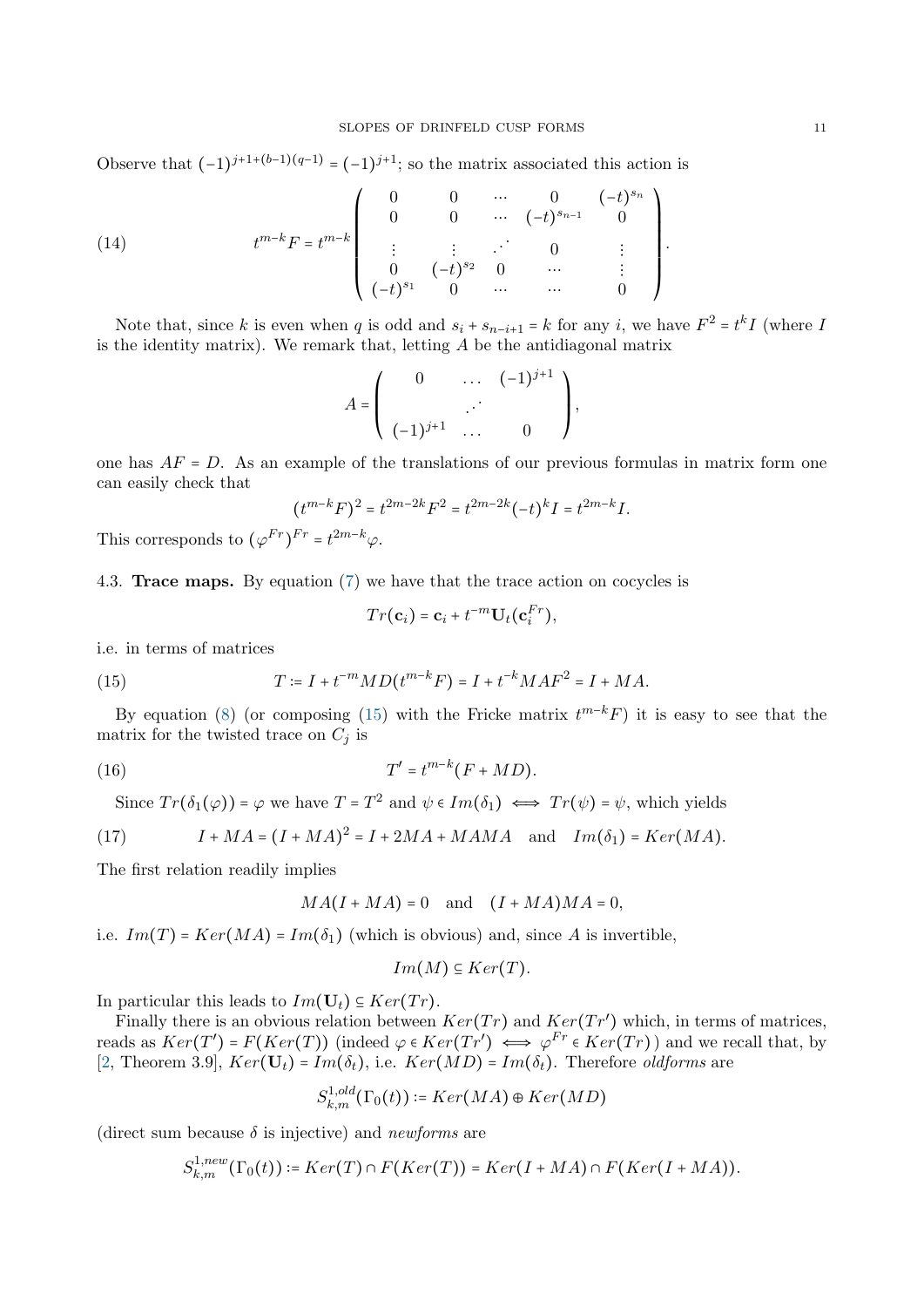4.4. Conjectures II. By [\(9\)](#page-6-2) we have  $\varphi \in Ker(\mathbf{T}_t) \iff Tr(\delta_t(\varphi)) = 0$  and we recall that on forms in  $S^1_{k,m}(GL_2(A))$   $\delta_t$  acts as the Fricke map. Therefore  $\varphi \in Ker(\mathbf{T}_t)$  yields an element in

$$
Ker(MA) \cap Ker(T') = Ker(MA) \cap Ker(F + MD) = Ker(MA) \cap F(Ker(I + MA)).
$$

Our previous Conjectures [2.6,](#page-7-0) can be now rewritten as

## <span id="page-11-2"></span>Conjectures 4.1.

- 1.  $Ker(MA) \cap Ker(F + MD) = Ker(MA) \cap F(Ker(I + MA)) = 0;$
- 2. MD is diagonalizable if q is odd and, when q is even, it is diagonalizable if and only if  $\dim_{\mathbb{C}_{\infty}} S^{1, new}_{k,m}(\Gamma_0(t)) \leq 1;$

$$
\mathbf{3.}\ S_{k,m}^1(\Gamma_0(t))=S_{k,m}^{1,old}(\Gamma_0(t))\oplus S_{k,m}^{1,new}(\Gamma_0(t))=(Ker(MA)\oplus Ker(MD))\oplus (Ker(T)\cap FKer(T)).
$$

As a starting point we can easily observe that  $Ker(MA) \cap Ker(T) = Ker(MD) \cap Ker(T') = 0$ .

## 5. Main theorems and special cases

<span id="page-11-0"></span>We shall provide a criterion for the conjecture on newforms and oldforms and then use the explicit formula for the matrices to verify all conjectures for various values of  $j$ , n and q. In particular a few special cases will provide a proof for the conjectures for cusp forms of weight  $k \leq 5q - 5$ , but, with the criterion of Theorem [5.1,](#page-11-1) it should be quite easy to go much further.

## 5.1. Sum of oldforms and newforms. To prove Conjecture 3 we need

$$
(Ker(MA) \oplus Ker(MD)) \cap (Ker(I+MA) \cap F(Ker(I+MA))) = 0
$$
  

$$
S_{k,m}^1(\Gamma_0(t)) = (Ker(MA) \oplus Ker(MD)) + (Ker(I+MA) \cap F(Ker(I+MA))).
$$

We provide a necessary and sufficient condition for these to hold.

<span id="page-11-1"></span>Theorem 5.1. We have

$$
S_{k,m}^1(\Gamma_0(t)) = S_{k,m}^{1,old}(\Gamma_0(t)) \oplus S_{k,m}^{1,new}(\Gamma_0(t)) \iff I - t^{-k}(TF)^2 \text{ is invertible.}
$$

*Proof.* Assume  $I - t^{-k}(TF)^2$  is invertible. We begin by showing that the intersection between old and newforms is trivial. Let  $\eta = \delta(\varphi, \psi)$  be old and new, then (recall  $\varphi, \psi \in S^1_{k,m}(GL_2(A))$  yields  $T\varphi = \varphi$  and  $T\psi = \psi$ , with a little abuse of notations we denote with the same symbol the modular forms and their associated coordinate vector)

• 
$$
\eta = \varphi + t^{m-k} F \psi;
$$

• 
$$
T\eta = T\varphi + t^{m-k}TF\psi = \varphi + t^{m-k}TF\psi = 0 \Longrightarrow \varphi = -t^{m-k}TF\psi;
$$

•  $T'\eta = t^{m-k}(TF\eta) = t^{m-k}(TF\varphi + t^{m-k}TF^2\psi) = 0$  implies

$$
0 = t^{m-k}(TF(-t^{m-k}TF\psi) + t^mT\psi) = t^{2m-k}(-t^{-k}(TF)^2\psi + \psi) = t^{2m-k}(-t^{-k}(TF)^2 + I)\psi.
$$

By hypothesis this leads to  $\psi = 0$ , hence  $\varphi = 0$  and finally  $\eta = 0$  as well. For the sum, given  $\Psi \in S^1_{k,m}(\Gamma_0(t))$  it is enough to find  $\varphi, \psi \in S^1_{k,m}(GL_2(A))$  such that  $\Psi - \delta(\varphi, \psi)$ is new, i.e.

$$
Tr(\Psi - \delta(\varphi, \psi)) = Tr(\Psi) - \varphi - Tr(\delta_t(\psi)) = Tr(\Psi) - \varphi - Tr(\psi^{Fr}) = 0
$$

and

$$
Tr'(\Psi - \delta(\varphi, \psi)) = Tr'(\Psi) - Tr'(\varphi) - Tr'(\psi^{Fr}) = Tr'(\Psi) - Tr'(\varphi) - t^{2m-k}\psi = 0.
$$

In terms of matrices these read as

$$
\begin{cases}\nT\Psi - \varphi - t^{m-k}TF\psi = 0\\TF\Psi - TF\varphi - t^m\psi = 0\n\end{cases}
$$

.

Assuming that  $I - t^{-k}(TF)^2$  is invertible, we solve for  $\varphi$  and  $\psi$  getting

$$
\begin{cases}\n\varphi = T\Psi - t^{m-k}TF\psi \\
\psi = t^{-m}(TF\Psi - TF(T\Psi - t^{m-k}TF\psi)) = t^{-m}TF(\Psi - T\Psi) + t^{-k}(TF)^2\psi\n\end{cases}
$$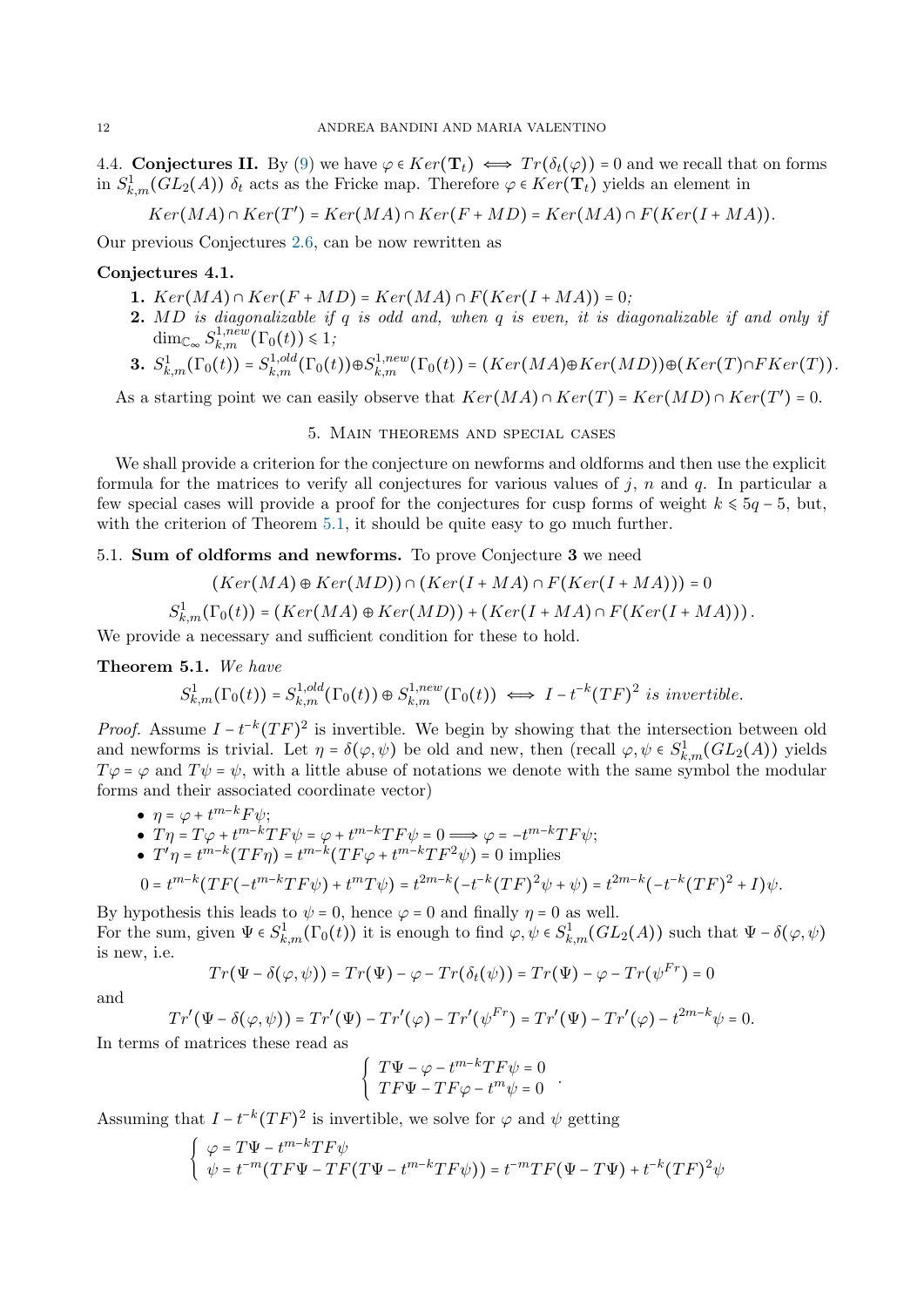$$
\begin{cases}\n\psi = (I - t^{-k}(TF)^2)^{-1}t^{-m}TF(\Psi - T\Psi) \\
\varphi = T\Psi - t^{m-k}TFt^{-m}(TF\Psi - TF\varphi) = T\Psi - t^{-k}(TF)^2\Psi + t^{-k}(TF)^2\varphi\n\end{cases}
$$
\n
$$
\int \psi = (I - t^{-k}(TF)^2)^{-1}t^{-m}TF(\Psi - T\Psi)
$$

(18)  
\n
$$
\begin{cases}\n\varphi = (I - t^{-k}(TF)^2)^{-1}(T\Psi - t^{-k}(TF)^2\Psi) \\
\varphi = (I - t^{-k}(TF)^2)^{-1}(T\Psi - t^{-k}(TF)^2\Psi)\n\end{cases}
$$
\nVice versa let  $\eta \neq 0$  be in the kernel of  $I - t^{-k}(TF)^2$ , so that  $TFTF\eta = t^k\eta$ , and apply  $T$  (recalling  $T^2 = T$ ) to get  $TFTF\eta = T^2FTF\eta = t^kT\eta$ . This shows  $T\eta = \eta$  so  $\eta$  is old (and belongs to  $Ker(MA)$ ).  
\nNote that  $MD\eta \neq 0$ , otherwise  $0 \neq \eta \in Ker(MA) \cap Ker(MD)$ : a contradiction to the injectivity of

δ. Equations [\(5\)](#page-5-1) and [\(6\)](#page-5-2) imply that  $MD\eta$  (i.e.  $U_t(\eta)$ ) is old as well. Finally

<span id="page-12-1"></span>
$$
t^{k}\eta = (TF)^{2}\eta = TF(MD + F)\eta
$$
  
= TF(MD\eta) + TFF\eta = TF(MD\eta) + t^{k}T\eta  
= TF(MD\eta) + t^{k}\eta.

Therefore  $TF(MD\eta) = 0$  and we already noticed in Section [4.3](#page-10-1) that  $TM = 0$ , i.e.  $T(MD\eta) = 0$  as well. Hence  $MD\eta \in Ker(T) \cap Ker(TF) = S^{1,new}_{k,m}(\Gamma_0(t)),$ 

$$
0 \neq M D \eta \in S^{1,old}_{k,m}(\Gamma_0(t)) \cap S^{1,new}_{k,m}(\Gamma_0(t))
$$

and we cannot have a direct sum between them.

One can easily check that the formulas [\(18\)](#page-12-1) are compatible with the possibility that  $\Psi$  is old, i.e. if  $\Psi = \delta_1(\eta)$ , then  $T\Psi = \Psi$  so in equation [\(18\)](#page-12-1)  $\psi = 0$  and  $\varphi = (I - t^{-k}(TF)^2)^{-1}(I - t^{-k}(TF)^2)\eta = \eta$ . A similar computation for  $\Psi = \delta_t(\eta) = \eta^{Fr} = t^{m-k} F \eta$ , leads to (recall  $T\eta = \eta$  and  $F^2 = t^k I$ )

$$
\psi = (I - t^{-k}(TF)^2)^{-1}t^{-m}TF(t^{m-k}F\eta - T(t^{m-k}F\eta)) = (I - t^{-k}(TF)^2)^{-1}(I - t^{-k}(TF)^2)\eta = \eta
$$

and

 $(18)$ 

$$
\varphi = (I - t^{-k}(TF)^2)^{-1}(T(t^{m-k}F\eta) - t^{-k}(TF)^2(t^{m-k}F\eta)) = (I - t^{-k}(TF)^2)^{-1}t^{m-k}TF(\eta - T\eta) = 0.
$$

**Remark 5.2.** The condition on the invertibility of the matrix  $I - t^{-k}(TF)^2$  is computationally really easy to check. We did it using the software Mathematica ([\[35\]](#page-20-30)). In particular, we checked more than 1200 blocks for  $q = 2, 3, 2^2, 5, 7, 2^3, 3^2, 11$  and  $0 \leq j \leq q - 2$  and  $n \leq 31$ .

<span id="page-12-0"></span>**Remark 5.3.** In the proof of Theorem [5.1](#page-11-1) we saw that an element in  $Ker(I - t^{-k}(TF)^2)$  has to be old. Let  $\varphi \in S^1_{k,m}(GL_2(A))$ , then

$$
\delta_1 \mathbf{T}_t(\varphi) = t^{k-m} \delta_t(\varphi) + \mathbf{U}_t(\delta_1(\varphi)) = (F + MD)\varphi = TF\varphi.
$$

Moreover, observe that  $I - t^{-k}(TF)^2 = (I - t^{-k/2}TF)(I + t^{-k/2}TF)$ , so that  $\varphi \in Ker(I - t^{-k}(TF)^2)$ leads to

$$
TF\varphi = -t^{k/2}\varphi \quad \text{or} \quad TF((I + t^{-k/2}TF)\varphi) = t^{k/2}(I + t^{-k/2}TF)\varphi.
$$

Therefore,  $S^1_{k,m}(\Gamma_0(t))$  is direct sum of oldforms and newforms if and only if there does not exist  $\eta \in S^1_{k,m}(GL_2(A))$  eigenform of eigenvalue  $\pm t^{k/2}$  for  $\mathbf{T}_t$ .

Our computations (see tables at https://sites.google.com/site/mariavalentino84/publications) always provided slopes at level one that are strictly less than  $k/2$ . Therefore, proving that  $k/2$  is un upper bound for slopes of  $T_t$  would immediately prove also the conjecture on  $S^1_{k,m}(\Gamma_0(t))$  being direct sum of new and old forms.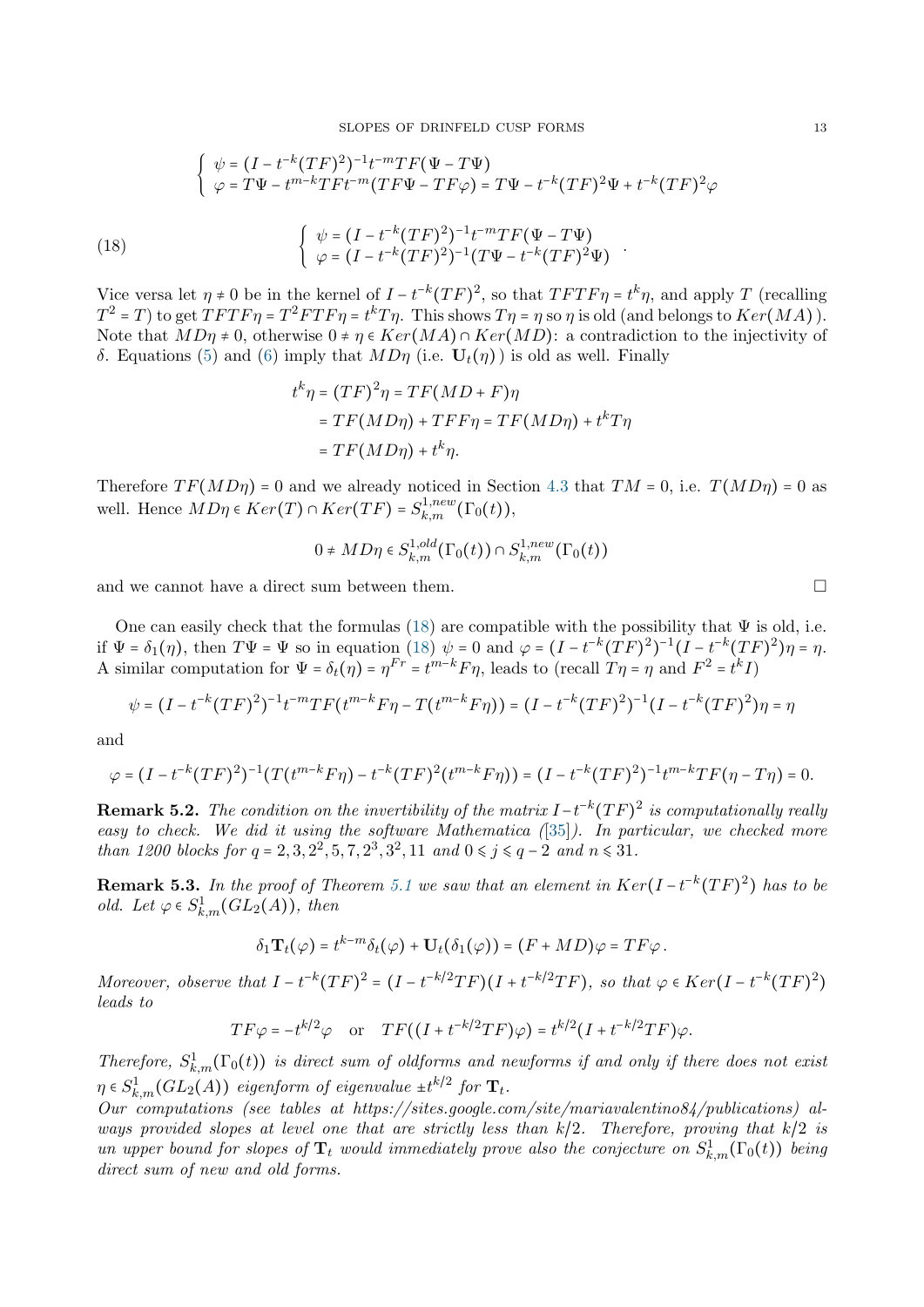<span id="page-13-0"></span>5.2. Antidiagonal blocks and newforms. Most of the computations of this section and of the following one will rely on the well known

<span id="page-13-1"></span>**Lemma 5.4.** (Lucas' Theorem) Let  $n, m \in \mathbb{N}$  with  $m \leq n$  and write their p-adic expansions as  $n = n_0 + n_1 p + \dots + n_d p^d$ ,  $m = m_0 + m_1 p + \dots + m_d p^d$ . Then

$$
\binom{n}{m} \equiv \binom{n_0}{m_0} \binom{n_1}{m_1} \dots \binom{n_d}{m_d} \pmod{p}.
$$

*Proof.* See [\[9\]](#page-20-31) or [\[21\]](#page-20-32).

With notations as in [\[8\]](#page-20-26), consider the modular form  $g \in M_{q-1,0}(GL_2(A))$  and the cusp form  $h \in M_{q+1,1}(GL_2(A))$  which generate  $M(GL_2(A))$ , i.e., such that  $\bigoplus_{k,m} M_{k,m}(GL_2(A)) \simeq \mathbb{C}_{\infty}[g,h]$ (see [\[8,](#page-20-26) Proposition 4.6.1]), where the polynomial ring is intended doubly graded by weight and type. When  $n \leq j + 1$  (and still  $k = 2j + 2 + (n - 1)(q - 1)$ ), using [\[8,](#page-20-26) Proposition 4.3] one finds that the space  $M_{k,m}(GL_2(A))$  is zero unless  $k = q(q-1)$  and  $m = 0$  (i.e.,  $j = q-2$ ) when it is generated by the (non-cuspidal) form  $g^q$ . Moreover, when  $n = j + 2$  we have

$$
\dim_{\mathbb{C}_{\infty}} M_{k,m}(GL_2(A)) = \begin{cases} 1 & \text{if } j < q-2 \text{ (generated by } h^{j+1}) \\ 2 & \text{if } j = q-2 \text{ (generated by } \{h^{q-1}, g^{q+1}\}) \end{cases}.
$$

Hence for  $n \leq j + 1$  we do not have oldforms and Conjecture 1 is trivial. For Conjecture 3 we have to prove that all forms in  $S^1_{k,m}(\Gamma_0(t))$  are new (obviously they cannot arise in any way from forms of lower level but we have to check that they are new according to our Definition [2.5\)](#page-6-3).

<span id="page-13-2"></span>**Theorem 5.5.** Let  $n \in \mathbb{N}$  and  $0 \leq j \leq q-2$ . Then, for all  $n \leq j+1$ , the matrix  $M = M(j, n, q)$  is antidiagonal (since now j, n and q may vary we often put this  $\beta$  parameter explicitly in the notation for the matrix M).

*Proof.* Thanks to the symmetries of the matrices  $M(j, n, q)$ , we simply need to check the general b-th column for  $1 \leq b \leq \frac{n}{2}$  $\frac{n}{2}$  (or  $\leqslant \frac{n+1}{2}$  $\frac{+1}{2}$  according to the parity of *n*) and above the antidiagonal (i.e. for  $b < n + 1 - a$ ).

Let us start with the elements on the diagonal. We rewrite them as

$$
m_{a,a} = (-1)^{j} \binom{(n-a)q + j + a - n}{(a-1)q + j - a + 1}.
$$

Our hypotheses on j and n yield  $0 \leq j + a - n$ ,  $j - a + 1 < q = p^r$ , hence, in order to use Lemma [5.4,](#page-13-1) we can write the  $p$ -adic expansion of the terms in the binomial coefficient as

$$
(n-a)q + j + a - n = \alpha_0 + \alpha_1 p + \dots + \alpha_{r-1} p^{r-1} + (n-a) p^r;
$$
  

$$
(a-1)q + j - a + 1 = \delta_0 + \delta_1 p + \dots + \delta_{r-1} p^{r-1} + (a-1) p^r.
$$

If there exists i such that  $\alpha_i < \delta_i$ , then  $\begin{pmatrix} \alpha_i \\ \delta_i \end{pmatrix}$  $\begin{bmatrix} \alpha_i \\ \delta_i \end{bmatrix} = 0$  and  $m_{a,a}$  is zero. Otherwise, if for any i one has  $\alpha_i \geq \delta_i$ , then  $j + a - n \geq j + 1 - a$ , i.e.  $a - 1 \geq n - a$ . Again we get  $m_{a,a} = 0$  unless  $a = \frac{n+1}{2}$  $\frac{1}{2}$  where we have already seen that  $m_{\frac{n+1}{2}, \frac{n+1}{2}} = (-1)^j$ .

The other  $m_{a,b}$  are

$$
m_{a,b} = -\left[ \binom{(n-a)q+j+a-n}{(n-b)q+j+b-n} + (-1)^{j+1} \binom{(n-a)q+j+a-n}{(b-1)q+j-b+1} \right].
$$

As before,  $j+a-n$ ,  $j-b+1$ ,  $j+b-n < q$  and all of them are non-negative. Thus, the p-adic expansions of the terms involved in the coefficients are

$$
(n-a)q + j + a - n = \alpha_0 + \alpha_1 p + \dots + \alpha_{r-1} p^{r-1} + (n-a) p^r;
$$
  
\n
$$
(b-1)q + j - b + 1 = \beta_0 + \beta_1 p + \dots + \beta_{r-1} p^{r-1} + (b-1) p^r;
$$
  
\n
$$
(n-b)q + j + b - n = \gamma_0 + \gamma_1 p + \dots + \gamma_{r-1} p^{r-1} + (n-b) p^r.
$$

By Lemma [5.4](#page-13-1) we have that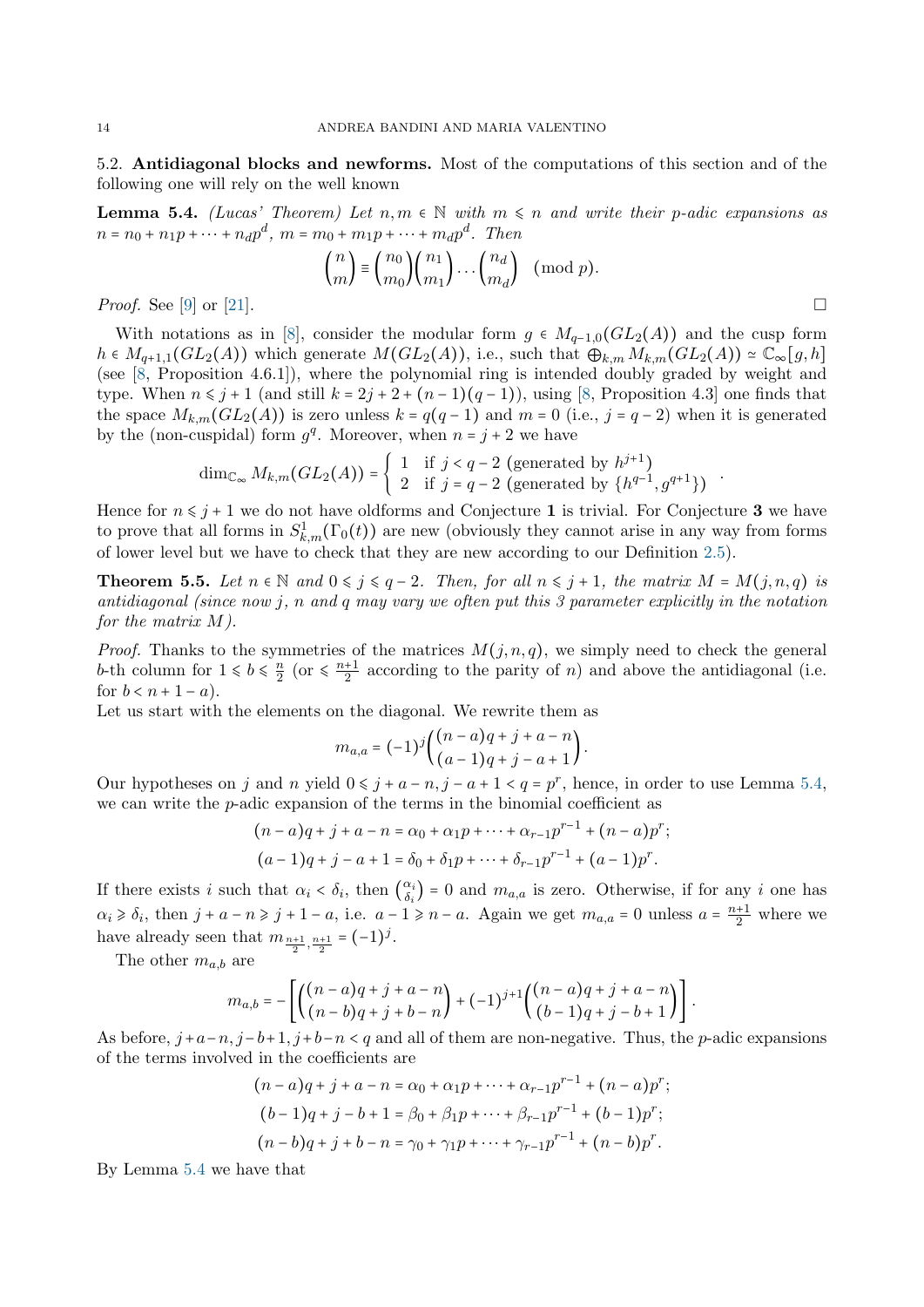- if there exists i such that  $\alpha_i < \gamma_i$ , then the first binomial coefficient is zero;
- if there exists i such that  $\alpha_i < \beta_i$ , then the second binomial coefficient is zero.

Otherwise, if for any i one has  $\alpha_i \geq \gamma_i$ , then  $j + a - n \geq j + b - n$  and  $n - b \geq n - a$ . This implies that the first binomial coefficient is zero (observe that the equality  $a = b$  cannot happen here, the entry  $m_{a,a}$  has already been treated).

For the second coefficient assume that for any i one has  $\alpha_i \geq \beta_i$ , then  $j + a - n \geq j - b + 1$ , i.e.,  $b \geq n+1-a$ , a contradiction to our assumption of being above the antidiagonal.

<span id="page-14-0"></span>Corollary 5.6. Let  $n \in \mathbb{N}$  and  $0 \leq j \leq q-2$ . Then, for all  $2 \leq n \leq j+1$ , the matrix associated with  $U_t$ , i.e.  $MD = M(j, n, q, t)$ , is diagonalizable if and only if q is odd.

Example 5.7. The following matrices show that the bound in Theorem [5.5](#page-13-2) is sharp, i.e. the appearance of oldforms causes a non-antidiagonal action. For  $q = 8$ ,  $j = 3, 6$  we have

| $M(3,5,8)=\left(\begin{array}{cccc} 1 & 0 & 0 & 0 & 0 \\ 0 & 0 & 0 & 1 & 0 \\ 0 & 0 & 1 & 0 & 0 \\ 0 & 1 & 0 & 0 & 0 \\ 1 & 0 & 0 & 0 & 0 \end{array}\right) \text{ and } M(6,8,8)=\left(\begin{array}{cccc} 1 & 1 & 1 & 1 & 1 & 1 & 0 \\ 0 & 0 & 0 & 0 & 0 & 0 & 1 & 0 \\ 0 & 0 & 0 & 0 & 0 & 1 & 0 & 0 \\ 0 & 0 & 0 & 0 & 1 & 0 & 0 & 0 \\ 0 & 0 & $ |  |  |  |  |  |  |  |  |
|--------------------------------------------------------------------------------------------------------------------------------------------------------------------------------------------------------------------------------------------------------------------------------------------------------------------------------------------------------|--|--|--|--|--|--|--|--|
|                                                                                                                                                                                                                                                                                                                                                        |  |  |  |  |  |  |  |  |
|                                                                                                                                                                                                                                                                                                                                                        |  |  |  |  |  |  |  |  |
|                                                                                                                                                                                                                                                                                                                                                        |  |  |  |  |  |  |  |  |
|                                                                                                                                                                                                                                                                                                                                                        |  |  |  |  |  |  |  |  |
|                                                                                                                                                                                                                                                                                                                                                        |  |  |  |  |  |  |  |  |

**Theorem 5.8.** If  $n \leq j+1$  all Conjectures [4.1](#page-11-2) hold.

Proof. We already mentioned that Conjectures 1 and 2 hold (trivially or by Corollary [5.6\)](#page-14-0). By Theorem [5.5](#page-13-2) we know that  $M = M(j, n, q)$  is antidiagonal. In particular

$$
M=\left(\begin{array}{ccc}0&\cdots&(-1)^j\\&\ddots&\\(-1)^j&\cdots&0\end{array}\right)
$$

Hence  $MA = -I$  and  $MD = -F$ , i.e.  $T = I + MA$  and  $T' = F + MD$  are both the null matrix and  $S^1_{k,m}(\Gamma_0(t)) = S^{1,new}_{k,m}(\Gamma_0(t))$  (note that, by Theorem [5.1,](#page-11-1) this provides another proof of the fact that  $S_{k,m}^{1,old}(\Gamma_0(t)) = 0$ .

It seems relevant to notice that all the eigenforms involved in an antidiagonal block are newforms (i.e. this holds even if the whole matrix is not antidiagonal). Indeed the existence of an antidiagonal block yields equations like

$$
U_t(\mathbf{c}_{j+(h-1)(q-1)}) = (-1)^j t^{j+1+(h-1)(q-1)} \mathbf{c}_{k-2-j-(h-1)(q-1)}
$$

(for the cocycles involved in the block) and we recall equation [\(13\)](#page-9-1)

$$
\mathbf{c}_i^{Fr} = (-1)^{i+1} t^{i+1+m-k} \mathbf{c}_{k-2-i}.
$$

Substituting in equations [\(7\)](#page-6-0) one gets

$$
Tr(\mathbf{c}_{j+(h-1)(q-1)}) = \mathbf{c}_{j+(h-1)(q-1)} + t^{-m} \mathbf{U}_t (\mathbf{c}_{j+(h-1)(q-1)}^{Fr})
$$
  
\n
$$
= \mathbf{c}_{j+(h-1)(q-1)} + (-1)^{j+1+(h-1)(q-1)} t^{j+1+(h-1)(q-1)+m-k-m} \mathbf{U}_t (\mathbf{c}_{j+(n-h)(q-1)})
$$
  
\n
$$
= \mathbf{c}_{j+(h-1)(q-1)} + (-1)^{j+1} t^{j+1+(h-1)(q-1)-k} (-1)^j t^{j+1+(n-h)(q-1)} \mathbf{c}_{j+(h-1)(q-1)} = 0
$$

(where the last equality follows also from  $k = 2j + 2 + (n - 1)(q - 1)$ ). The computations to show  $Tr'(\mathbf{c}_{j+(h-1)(q-1)}) = 0$  are similar (substituting in [\(8\)](#page-6-1)).

.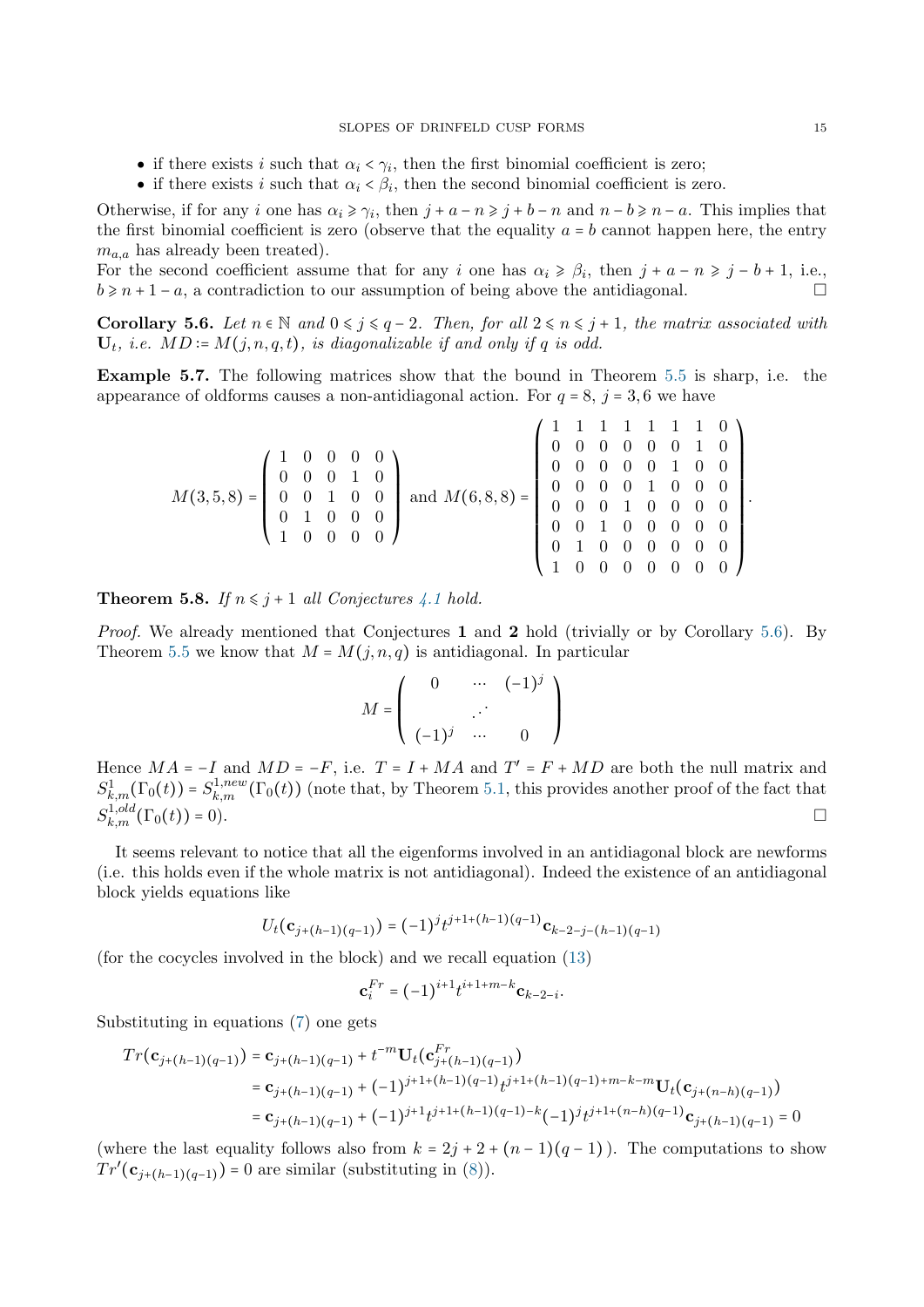5.3. Three more cases:  $j = 0$ ,  $n = j + 2$  and  $n \le 4$ . We briefly describe a few more cases in which our Theorem [5.1](#page-11-1) and the particular form of the matrices lead to a proof of all the conjectures.

<span id="page-15-0"></span>**Theorem 5.9.** Let  $n \in \mathbb{N}$  with  $n \geq 2$  and  $j = 0$ . Then, for all  $n \leq q+2$ , the matrix  $M(0, n, q)$  has the following entries

(1)  $m_{a,1} = 1$  for  $1 \le a \le n$ ;

(2)  $m_{a,b} = 0$  for  $1 \le a \le n-2$ ,  $2 \le b \le \frac{n}{2}$  $\frac{n}{2}$  (or  $\frac{n+1}{2}$  depending on the parity of n) and  $b < n + 1 - a$ , i.e.,

$$
M(0, n, q) = \left(\begin{array}{ccccc} 1 & 0 & \cdots & \cdots & 0 & 0 \\ 1 & 0 & \cdots & 0 & 1 & -1 \\ \vdots & \vdots & & \ddots & 0 & \vdots \\ 1 & 0 & \cdots & & \vdots & \vdots \\ 1 & 1 & 0 & \cdots & 0 & -1 \\ 1 & 0 & \cdots & \cdots & 0 & 0 \end{array}\right)
$$

.

*Proof.* We need just to apply repeatedly Lemma [5.4](#page-13-1) as done in the proof of Proposition [5.5.](#page-13-2)  $\Box$ **Example 5.10.** As before we can show that the bound on n is the best possible: indeed

$$
M(0,6,3) = \left(\begin{array}{rrrrr} 1 & 0 & 0 & 0 & 0 & 0 \\ 1 & 1 & 0 & 0 & 0 & -1 \\ 1 & 0 & 0 & 1 & 0 & -1 \\ 1 & 0 & 1 & 0 & 0 & -1 \\ 1 & 1 & 0 & 0 & 0 & -1 \\ 1 & 0 & 0 & 0 & 0 & 0 \end{array}\right)
$$

Corollary 5.11. With hypotheses as in Theorem [5.9](#page-15-0) we have that all Conjectures  $\angle 4.1$  $\angle 4.1$  hold. Proof. We have

$$
T = \left( \begin{array}{cccc} 1 & 0 & \cdots & 0 & -1 \\ \vdots & \vdots & & \vdots & \vdots \\ 1 & 0 & \cdots & 0 & -1 \\ 0 & 0 & \cdots & 0 & 0 \end{array} \right) \quad \text{and} \quad TF = \left( \begin{array}{cccc} t^{s_1} & 0 & \cdots & 0 & -t^{s_n} \\ \vdots & \vdots & & \vdots & \vdots \\ t^{s_1} & 0 & \cdots & 0 & -t^{s_n} \\ 0 & 0 & \cdots & 0 & 0 \end{array} \right).
$$

So it is easy to see that  $I - t^{-k} (TF)^2 = (I - t^{-\frac{k}{2}} TF)(I + t^{-\frac{k}{2}} TF)$  is invertible. For completeness we mention that oldforms are spanned by

$$
\langle \mathbf{c}_0 + \cdots + \mathbf{c}_{(n-2)(q-1)}, t^{n-2} \mathbf{c}_{q-1} + t^{n-3} \mathbf{c}_{2(q-1)} + \cdots + t \mathbf{c}_{(n-2)(q-1)} + \mathbf{c}_{(n-1)(q-1)} \rangle,
$$

while newforms are generated by

$$
\langle \mathbf{c}_{q-1}, \cdots, \mathbf{c}_{(n-2)(q-1)} \rangle.
$$

For the injectivity of  $\mathbf{T}_t$ , direct computation show

$$
Ker(MA) = <\mathbf{c}_0 + \mathbf{c}_{q-1} + \cdots + \mathbf{c}_{(n-2)(q-1)}>
$$

and

$$
Ker(F+MD) = ,
$$

so their intersection is trivial.

Finally, diagonalizability (or non diagonalizability) follows from the central antidiagonal block and the calculation of the characteristic polynomial (note that  $k \geq 3$  in our range here)

$$
\det(M(0, n, q)D - XI) = \begin{cases} (X^2 - tX)(X^2 - t^k)^{\frac{n}{2} - 1} & \text{if } n \text{ is even} \\ (X^2 - tX)(X^2 - t^k)^{\frac{n-3}{2}}(-X + t^{\frac{k}{2}}) & \text{if } n \text{ is odd} \end{cases}
$$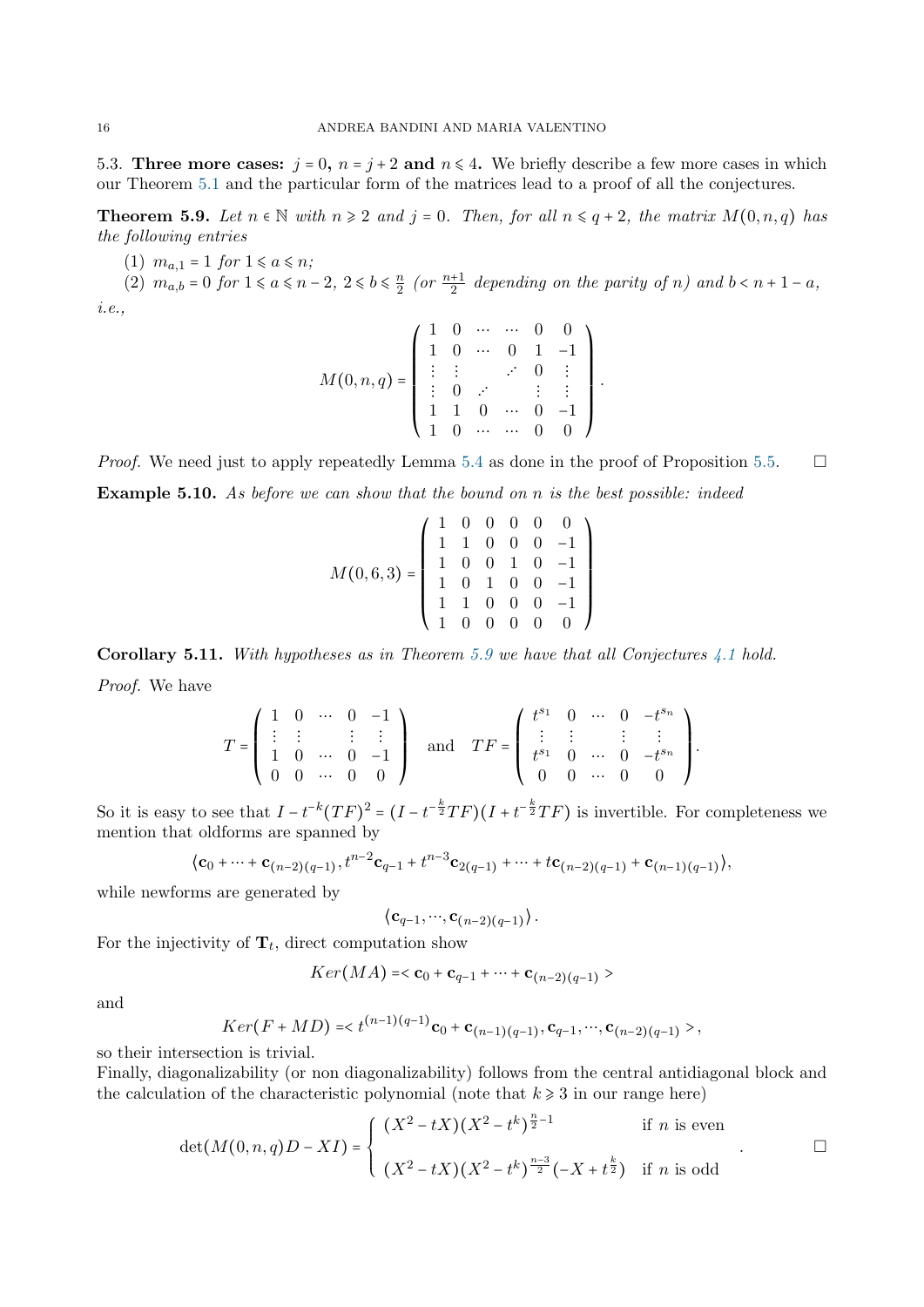<span id="page-16-0"></span>**Theorem 5.12.** If  $n = j + 2$  with  $0 \le j \le q - 2$  the matrix  $M(j, j + 2, q)$  has the following shape:

$$
M = \left(\begin{array}{ccccc} 1 & m_{1,2} & \cdots & \cdots & (-1)^{j+1}m_{1,2} & 0 \\ 0 & 0 & \cdots & 0 & (-1)^{j} & \vdots \\ \vdots & \vdots & \ddots & \vdots & \vdots \\ 0 & (-1)^{j} & 0 & \cdots & 0 & \vdots \\ (-1)^{j} & 0 & \cdots & \cdots & 0 & 0 \end{array}\right)
$$

.

*Proof.* Apply again Lemma [5.4](#page-13-1) as already done in the proofs of Theorems [5.9](#page-15-0) and [5.5.](#page-13-2) **Corollary 5.13.** With hypotheses as in Theorem [5.12](#page-16-0) we have that all Conjectures [4.1](#page-11-2) hold.

Proof. Using

$$
T = \begin{pmatrix} 1 & m_{1,2} & \cdots & (-1)^{j+1}m_{1,2} & (-1)^{j+1} \\ 0 & 0 & \cdots & 0 & 0 \\ \vdots & \vdots & & \vdots & \vdots \\ 0 & \cdots & \cdots & & 0 \end{pmatrix} \quad \text{and} \quad TF = \begin{pmatrix} t^{s_1} & m_{1,2}t^{s_2} & \cdots & m_{1,2}t^{s_{n-1}} & t^{s_n} \\ 0 & 0 & \cdots & 0 & 0 \\ \vdots & \vdots & \ddots & \vdots & \vdots \\ 0 & 0 & \cdots & 0 & 0 \end{pmatrix}
$$

computations are as in the previous corollary (and even easier). Oldforms are generated by

$$
Ker(MA) = \langle \mathbf{c}_j \rangle
$$
 and  $Ker(MD) = \langle \mathbf{c}_{j+(n-1)(q-1)} \rangle$ 

and newforms are spanned by  $\langle c_{j+(q-1)}, \dots, c_{j+(n-2)(q-1)} \rangle$ , no matter the values of the  $m_{1,b}$ . The characteristic polynomial is

$$
\det(M(j, j+2, q)D - XI) = (X^2 - t^{j+1}X) \cdot \begin{cases} (X^2 - t^k)^{\frac{n-2}{2}} & \text{if } n \text{ is even} \\ (X^2 - t^k)^{\frac{n-3}{2}}(-X + (-1)^j t^{\frac{k}{2}}) & \text{if } n \text{ is odd} \end{cases}
$$

and diagonalizability is straightforward (even without an antidiagonal block).  $\Box$ 

In low dimension (i.e. for small k) the previous theorems prove the conjectures for  $n \leq 3$  and we only need one more matrix to check them for  $n \leq 4$  (i.e. for  $k \leq 2(q-2) + 2 + 3(q-1) = 5q - 5$ ). We provide this final example for completeness; since we only have to consider the cases  $n \geq j + 3$ , it should be easy to go on with explicit computations for small  $n$ .

**Theorem 5.14.** If  $n \leq 4$  all Conjectures [4.1](#page-11-2) are true.

*Proof.* As mentioned above we only need to check  $n = 4$  for  $j = 1$ : we have that  $k = 3q + 1$ 

$$
M = \left( \begin{array}{cccc} 2 & -2 & -2 & 1 \\ 1 & -1 & -2 & 1 \\ 0 & -1 & 0 & 0 \\ -1 & 0 & 0 & 0 \end{array} \right), \quad \text{and} \quad TF = \left( \begin{array}{cccc} 2t^2 & -2t^{q+1} & -2t^{2q} & 2t^{3q-1} \\ t^2 & -t^{q+1} & -t^{2q} & t^{3q-1} \\ 0 & 0 & 0 & 0 \\ 0 & 0 & 0 & 0 \end{array} \right).
$$

The matrix  $I - t^{-k} (TF)^2 = (I - t^{-\frac{k}{2}} TF)(I + t^{-\frac{k}{2}} TF)$  is invertible and the characteristic polynomial for MD is  $P(X) = X(X + t^{q+1} - 2t^2)(X^2 - t^{3q+1})$  so all Conjectures hold. In particular newforms are generated by

$$
\langle (t^{2q} - t^{q+1}) \mathbf{c}_1 + (t^{2q} - t^2) \mathbf{c}_q + (t^2 - t^{q+1}) \mathbf{c}_{2q-1}, (t^{q+1} - t^{3q-1}) \mathbf{c}_1 + (t^2 - t^{3q-1}) \mathbf{c}_q + (t^2 - t^{q+1}) \mathbf{c}_{3q-2} \rangle
$$

and oldforms by

$$
\langle 2\mathbf{c}_1 + \mathbf{c}_q, t^{q-1}\mathbf{c}_{2q-1} + 2\mathbf{c}_{3q-2} \rangle.
$$

,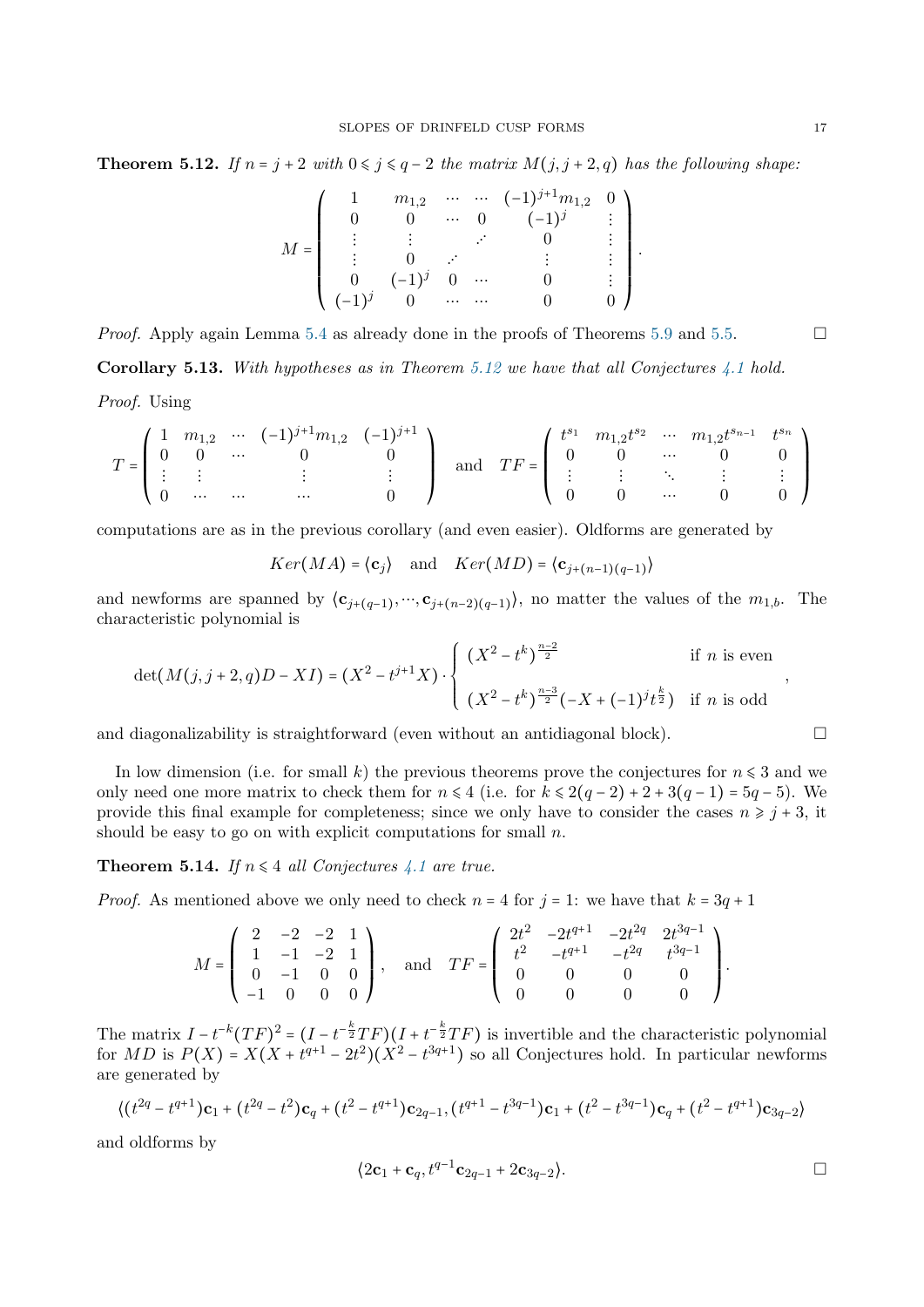## 18 ANDREA BANDINI AND MARIA VALENTINO

## 6. Bounds on slopes

<span id="page-17-0"></span>Since we know that all newforms have slope  $k/2$  and we believe that  $S^1_{k,m}(\Gamma_0(t))$  is the direct sum of oldforms and newforms, we only need to bound slopes of oldforms. We do this by looking at the Newton polygon of the characteristic polynomial for  $U_t$ , obtaining a sharp lower bound for the slopes and upper bounds for both slopes and their multiplicities (i.e. the dimension of the space generated by all eigenforms of a given slope). We recall that our data indicate that  $k/2$  is a sharp upper bound (and Remark [5.3](#page-12-0) strengthens this belief), unfortunately the actual bound of Theorem [6.4](#page-18-1) is still quite far from it (while the bound for multiplicities obtained in Theorem [6.5](#page-18-2) is optimal and analogue to the one of [\[4\]](#page-20-19) for the characteristic zero case).

Thanks to [\[2,](#page-20-12) Theorem 3.9] we have that

$$
r \coloneqq \dim_{\mathbb{C}_{\infty}} S^1_{k,m}(GL_2(A)) = \dim_{\mathbb{C}_{\infty}} Ker(\mathbf{U}_t).
$$

Therefore, the characteristic polynomial of  $U_t$  on  $C_j$  looks like

$$
P_{U_t}(X) = X^n + \ell_1 X^{n-1} + \dots + \ell_{n-r} X^{n-(n-r)}
$$

with  $\ell_{n-r} \neq 0$ . Looking at the form of our matrix MD (in particular the fact that the *i*-th column is divisible exactly by  $t^{s_i}$ ), we have that

$$
\ell_i = \sum_{\substack{1 \leqslant \iota_1, \ldots, \iota_i \leqslant n \\ \iota_1 < \iota_2 < \cdots < \iota_i}} \ell_{\iota_1, \cdots, \iota_i} t^{s_{\iota_1} + \cdots + s_{\iota_i}}
$$

for suitable  $\ell_{i_1,\dots,i_i} \in \mathbb{F}_q$  and  $\ell_0 = 1$ . Let  $Q_i = (i, v_t(\ell_i))$  for  $i = 0,\dots, n-r$  be the points of the Newton polygon associated to  $p(x)$ . Of course, if  $\ell_i = 0$  we skip the corresponding  $Q_i$ . We are looking for bounds on  $v_t(\ell_i)$ , hence on slopes and their multiplicity by [\[28,](#page-20-33) Ch IV, Lemma 4] <sup>[2](#page-17-1)</sup> which here reads as

<span id="page-17-4"></span>**Lemma 6.1.** Let  $\alpha \in \mathbb{Q}$ . We say that  $\alpha$  is a slope of multiplicity  $d(\alpha, k)$  for  $U_t$  if there are exactly  $d(\alpha,k)$  roots of  $P_{\mathbf{U}_t}(X)$  having t-adic valuation  $\alpha.$  If the Newton polygon of the polynomial  $P_{\mathbf{U}_t}(X)$ has a segment of slope  $\alpha$  and projected length  $d(\alpha, k)$  (i.e. the length of the projection of the segment on the x axis), then  $\alpha$  is a slope of multiplicity  $d(\alpha, k)$  for  $U_t$ .

In order to do this, first observe that since the  $s_i = j + 1 + (i - 1)(q - 1)$  are all distinct, the sums  $s_{i_1} + \cdots + s_{i_i}$  are all distinct too. Moreover, the  $s_i$  are increasing. Then we have:

 $\frac{1}{2}$   $(q-1)$ 

<span id="page-17-2"></span>(19) 
$$
v_t(\ell_i) \ge \min\{s_{\ell_1} + \dots + s_{\ell_i}\} = s_1 + \dots + s_i
$$

$$
= \sum_{i=1}^{i-1} (j + 1 + h(q - 1)) = i(j + 1) + \frac{i(i - 1)}{2}
$$

 $h=0$ 

and

<span id="page-17-3"></span>(20) 
$$
v_t(\ell_i) \le \max\{s_{\ell_1} + \dots + s_{\ell_i}\} = s_n + s_{n-1} + \dots + s_{n-i+1}
$$

$$
= \sum_{h=n-i}^{n-1} (j+1+h(q-1)) = i(j+1) + \left(in - \frac{i(i+1)}{2}\right)(q-1).
$$

Using the above bounds we can plot the points

$$
P_i = \left(i, i(j+1) + \frac{i(i-1)}{2}(q-1)\right)
$$
  

$$
R_i = \left(i, i(j+1) + \left(in - \frac{i(i+1)}{2}\right)(q-1)\right)
$$

and the Newton Polygon of  $P_{U_t}(X)$  lies on or above the  $P_i$ 's. Looking at the segment joining  $P_0 = (0, 0)$  and  $P_1 = (1, j + 1)$  we immediately have

<span id="page-17-1"></span><sup>&</sup>lt;sup>2</sup>There is quite a difference between our notations and the one in [\[28,](#page-20-33) Ch IV, Lemma 4], but we could not find a more suitable reference and, in our opinion, our computations are clearer with our notations.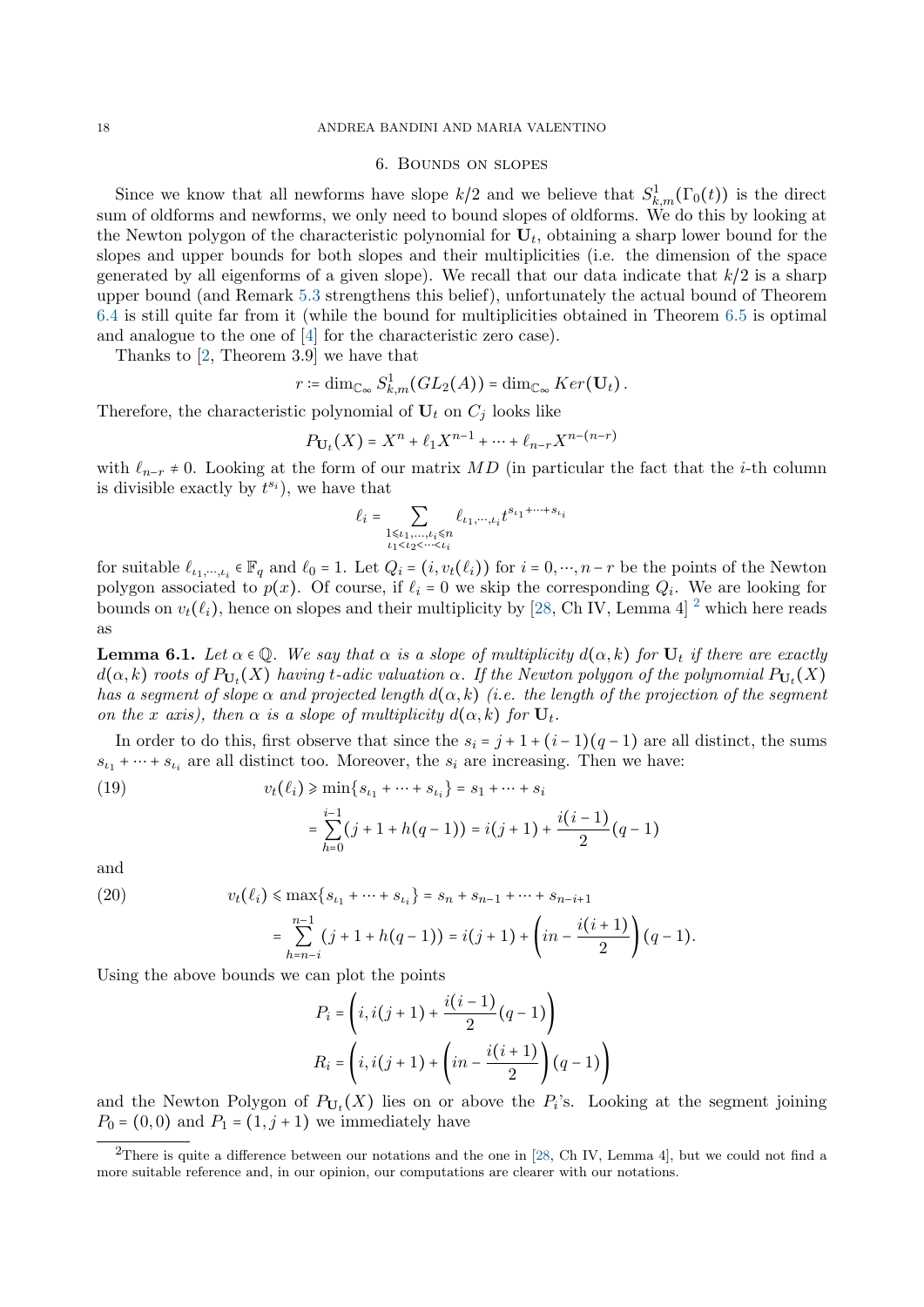<span id="page-18-0"></span>**Proposition 6.2.** The smallest possible slope for  $U_t$  is  $j + 1$ , moreover its multiplicity is

 $d(j + 1, k) \le 1$ .

**Remark 6.3.** The above result was already known for cusp forms with A-expansion: see [\[30,](#page-20-15) Theorem 2.6]. Moreover if one considers the action of  $U_t$  on the whole  $S_k^1(\Gamma_1(t))$  one finds  $d(j+1,k) = 1$ as mentioned in [\[23,](#page-20-17) Lemma 2.4] (which uses a different normalization so that our  $j + 1$  becomes 0). This also shows that our eigenforms of slope 1 should play the role of classical "ordinary" forms (or of a renormalization of them): for a completely different and more geometric approach see also [\[29\]](#page-20-18).

Using the bounds in formulas [\(19\)](#page-17-2) and [\(20\)](#page-17-3) we can prove also the following.

<span id="page-18-1"></span>**Theorem 6.4.** If  $\alpha$  is a slope for  $U_t$  of multiplicity  $d(\alpha, k) \coloneqq d \geq 1$ , then

$$
\alpha \leq j+1+\left[ (n-r)n-1\right] (q-1).
$$

*Proof.* Let  $\alpha$  be a slope with multiplicity  $d \ge 1$ . Then, there exists an i such that the segment connecting  $Q_i$  and  $Q_{i+d}$  has slope  $\alpha$ . Note that in particular:  $i \geq 0$ ,  $i + d \leq n - r$  and  $1 \leq d \leq n - r$ . By hypothesis  $\alpha d = v_t(\ell_{i+d}) - v_t(\ell_i)$ , thus

$$
\min\{v_t(\ell_{i+d})\} - \max\{v_t(\ell_i)\} \leq \alpha d \leq \max\{v_t(\ell_{i+d})\} - \min\{v_t(\ell_i)\}.
$$

By the right inequality we find:

$$
\alpha d \leq (i+d)(j+1) + \left[ (i+d)n - \frac{(i+d)(i+d+1)}{2} \right] (q-1) - i(j+1) - \frac{i(i-1)}{2} (q-1)
$$
  
=  $d(j+1) + \left[ (i+d)n - \frac{2i^2 + 2id + d^2 + d}{2} \right] (q-1)$   
=  $d(j+1) + \left[ (i+d)(n-i) - \frac{d(d+1)}{2} \right] (q-1).$ 

Dividing by  $d$  and using the above bounds, we get

$$
\alpha \leq j+1 + \left[ \frac{(i+d)(n-i)}{d} - \frac{d+1}{2} \right] (q-1)
$$
  
 
$$
\leq j+1 + \left[ (n-r)n - 1 \right] (q-1).
$$

After estimating the slope we can estimate the multiplicity as well.

<span id="page-18-2"></span>**Theorem 6.5.** Let  $\alpha \in \mathbb{Q}$ , then

$$
d\big(\alpha,k\big)\leqslant 2\left(\frac{\alpha-j-1}{q-1}\right)+1\,.
$$

Proof. First we observe that the convexity of the Newton Polygon ensures that the slopes are increasingly ordered. So, to obtain the maximal value for  $d(\alpha, k)$  we draw the line from  $Q_0 = (0, 0)$ of slope  $\alpha$  and find its intersection with the plot of the points  $P_i$ , i.e. we find the maximal index i such that the line is still above the point  $P_i$ . That i represents an upper bound for  $d(\alpha, k)$  by Lemma [6.1.](#page-17-4) We have

$$
\alpha i \geq i(j+1) + \frac{i(i-1)}{2}(q-1).
$$

Then

$$
\frac{i+1}{2} \leq \frac{\alpha - j - 1}{q - 1} \implies i \leq 2\left(\frac{\alpha - j - 1}{q - 1}\right) + 1
$$

and the claim follows.  $\Box$ 

**Remark 6.6.** For  $\alpha \leq j+1$  we obtain the result already indicated by Proposition [6.2.](#page-18-0)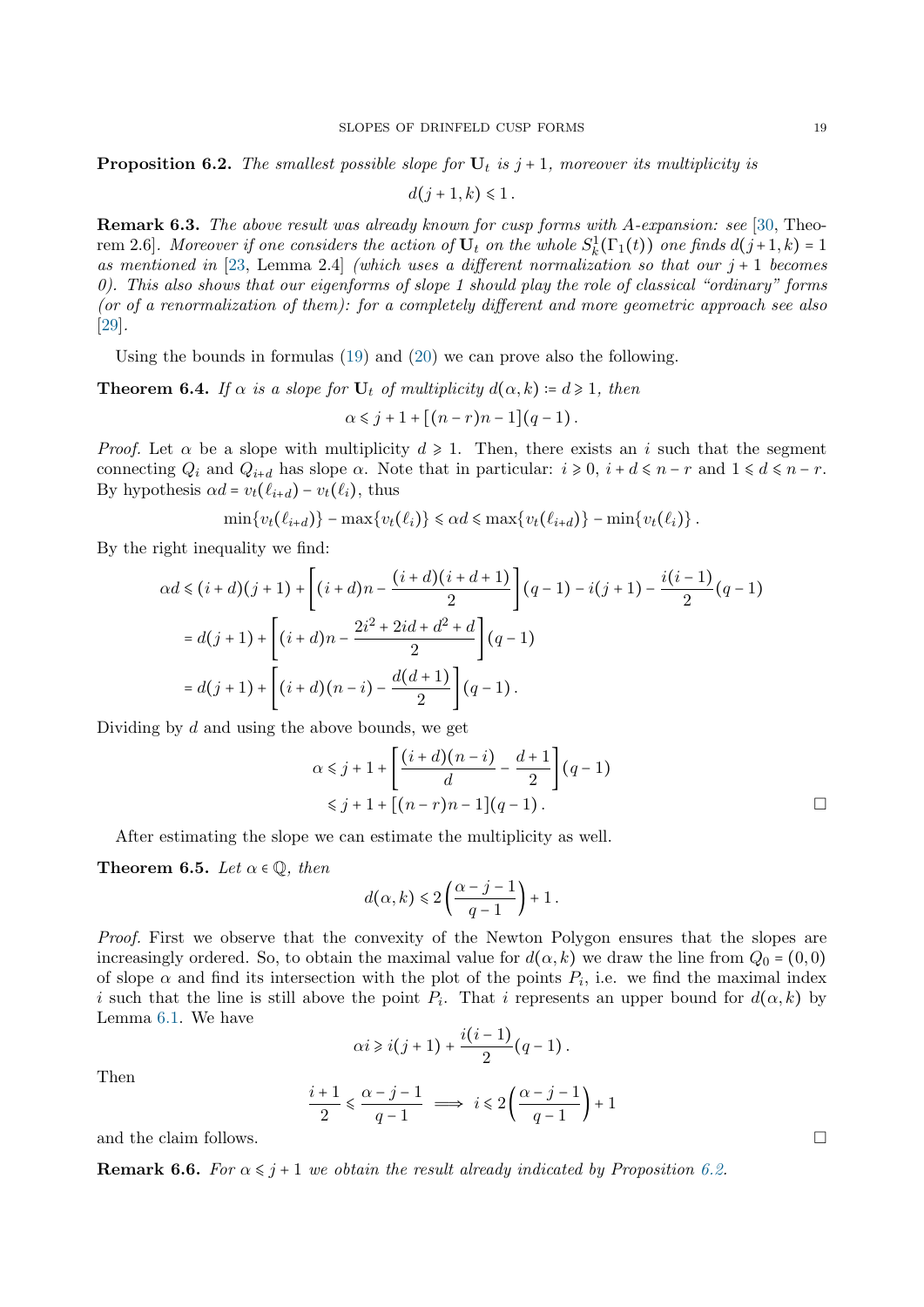6.1. Further conjectures. Looking at our data, in [\[2,](#page-20-12) Section 5] we conjectured

<span id="page-19-0"></span>**Conjecture 6.7.** If  $k_1, k_2 \in \mathbb{Z}$  are both >  $2\alpha$  and  $k_1 \equiv k_2 \pmod{(q-1)q^{n-1}}$  for some  $n \ge \alpha$ , then  $d(k_1,\alpha) = d(k_2,\alpha)$ .

In [\[23,](#page-20-17) Theorem 2.10] the author, using properties of the matrix for  $U_t$  (which he defines glissando matrix) proves

**Theorem 6.8** (Hattori). Let k and n be integers satisfying  $k \ge 2$  and  $n \ge 0$ . Let  $\alpha$  be a non-negative rational number satisfying  $\alpha \leq n$  and  $\alpha < k - 1$ . Then we have  $d(k + p^n, \alpha) = d(k, \alpha)$ .

A closer look at the data for  $\mathbf{T}_t$  acting on  $S^1_{k,m}(GL_2(A))$  (i.e. focusing on "old" slopes) hints at the following refinement of Conjecture [6.7.](#page-19-0)

<span id="page-19-1"></span>Conjecture 6.9. Let the type m be fixed. For any weight k, let  $\ell(k) \in \mathbb{N}$  be the smallest integer such that  $q^{\ell(k)} + 2 \geq k$ . Then at weight  $k' := k + (q-1)q^{\ell(k)}$  (in level 1) we find:

- 1. the old slopes at weight k with exactly the same multiplicity, i.e. for any old slope  $\alpha$  in weight k we have  $d(\alpha, k') = d(\alpha, k)$ ;
- **2.** the slope  $\frac{k}{2}$  with  $d(k', \frac{k}{2})$  $\frac{k}{2}$ ) = dim<sub>C</sub><sub>∞</sub>  $S^{1,new}_{k,m}(\Gamma_0(t))$  (note that in weight k' the slope  $\frac{k}{2}$  is old and our previous results/conjectures predict that it is not present among the old slopes at weight  $k$ ).

In general the slopes predicted by Conjecture  $6.9$  do not describe all slopes at weight  $k'$ , nevertheless the conjecture gives support to the existence of families of cusp forms and predicts where to look for them.

Example 6.10. At the web page https://sites.google.com/site/mariavalentino84/publications look at the file "Slopes\_Tt\_q2.pdf" for slopes for  $T_t$  acting on  $M_k(GL_2(A))$  when  $q = 2$ . Since we are interested in cusp forms only, just ignore the largest slope in each weight because that one is related to the only form in the basis which is not cuspidal.

Let  $k_0 = 5$ . Then  $\ell(5) = 2$  and at weight  $k_1 = k_0 + 2^2 = 9$  we find slopes  $5/2, 5/2, 1$ . It is easy to see (e.g. from the file "CharPoly\_Ut\_Gamma1.pdf"), that  $\dim_{\mathbb{C}_{\infty}} S_5^{1,new}$  $t_5^{(1, new}(\Gamma_0(t)) = 2.$ 

Iterating,  $\ell(k_1) = 3$  and at weight  $k_2 = k_1 + 2^3 = 17$  we find slopes  $9/2, 9/2, 5/2, 5/2, 1$ ; we also have that  $\dim_{\mathbb{C}_{\infty}} S_9^{1,new}$  $\mathcal{L}_9^{1,new}(\Gamma_0(t)) = 2.$  Moving on note that  $\ell(k_2) = 4$ , so we find:

 $k_3 = 33$  with slopes  $\{17/2, 17/2, 17/2, 17/2, 17/2, 17/2, 9/2, 9/2, 5/2, 5/2, 1\}$  and  $\ell(k_3) = 5$ ;

 $k_4 = 65$  with slopes  $\{33/2, 33/2, 33/2, 33/2, 33/2, 33/2, 33/2, 33/2, 33/2, 33/2, 17/2, 17/2, 17/2, 17/2, 17/2, 17/2, 17/2, 17/2, 17/2, 17/2, 17/2, 17/2, 17/2, 17/2, 17/2, 17/2, 17/2, 17/2, 17/2, 17/2, 17/2, 17/2, 17/2$  $17/2, 9/2, 9/2, 5/2, 5/2, 1$  and  $\ell(k_4) = 6$ ;

 $k_5 = 129$  with slopes  $\{65/2, 65/2, 65/2, 65/2, 65/2, 65/2, 65/2, 65/2, 65/2, 65/2, 65/2, 65/2, 65/2, 65/2, 65/2, 65/2, 65/2, 65/2, 65/2, 65/2, 65/2, 65/2, 65/2, 65/2, 65/2, 65/2, 65/2, 65/2, 65/2, 65/2, 65/2, 65/2, 65/$ 65/2, 65/2, 65/2, 65/2, 65/2, 65/2, 65/2, 33/2, 33/2, 33/2, 33/2, 33/2, 33/2, 33/2, 33/2, 33/2, 33/2, 17/2, 17/2, 17/2, 17/2, 17/2, 17/2, 9/2, 9/2, 5/2, 5/2, 1}.

Finally we observe that  $\dim_{\mathbb{C}_{\infty}} S_{17}^{1,new}(\Gamma_0(t)) = 6$ ,  $\dim_{\mathbb{C}_{\infty}} S_{33}^{1,new}(\Gamma_0(t)) = 10$ ,  $\dim_{\mathbb{C}_{\infty}} S_{65}^{1,new}(\Gamma_0(t)) = 10$ 22.

Similar examples can be obtained starting from a different  $k_0$ , or cosidering different q (odd or even) and looking at the other tables.

For more data one can also see Hattori's Tables [\[22\]](#page-20-34).

**Remark 6.11.** The exponent  $\ell(k)$  in Conjecture [6.9](#page-19-1) seems to be optimal. Indeed, in the same setting of the previous example, consider  $k_0 = 11$  for which we find slopes  $\{5, 3, 1\}$ . Then,  $\ell(k_0) = 4$ and at weight  $k_1 = 11 + 2^{\ell(k_0)} = 27$  we find slopes  $\{13, 11, 11/2, 11/2, 11/2, 11/2, 5, 3, 1\}$ . At weight  $19 = 11 + 2^{\ell(k_0)-1}$  we find slopes  $\{9, 11/2, 11/2, 5, 3, 1\}$ , but  $11/2$  does not show up with the predicted multiplicity, indeed  $\dim_{\mathbb{C}_{\infty}} S_{11}^{1,new}(\Gamma_0(t)) = 4$ . Another example: with  $m = 0$  and  $q = 3$  (file "Slopes\_Tt\_q3\_type0.pdf") take  $k_0 = 8$  with  $\ell(k_0) = 2$ ; we have the slope 4 with multiplicity 1 at weight  $k_1 = k_0 + 2 \cdot 3^{\ell(k_0)} = 26$ , while the slope 4 does not appear in weight  $k_0 + 2 \cdot 3^{\ell(k_0)-1} = 14$ . Then the slope  $\frac{k_1}{2}$  = 13 appears with multiplicity 6 at weight 80 =  $k_1 + 2 \cdot 3^{\ell(k_1)}$  and is not present at weight 44 (it appears at weights  $38 = 26 + 2^2 \cdot 3$  and  $62 = 26 + 2^2 \cdot 3^2$  but with the "wrong" multiplicity 2).